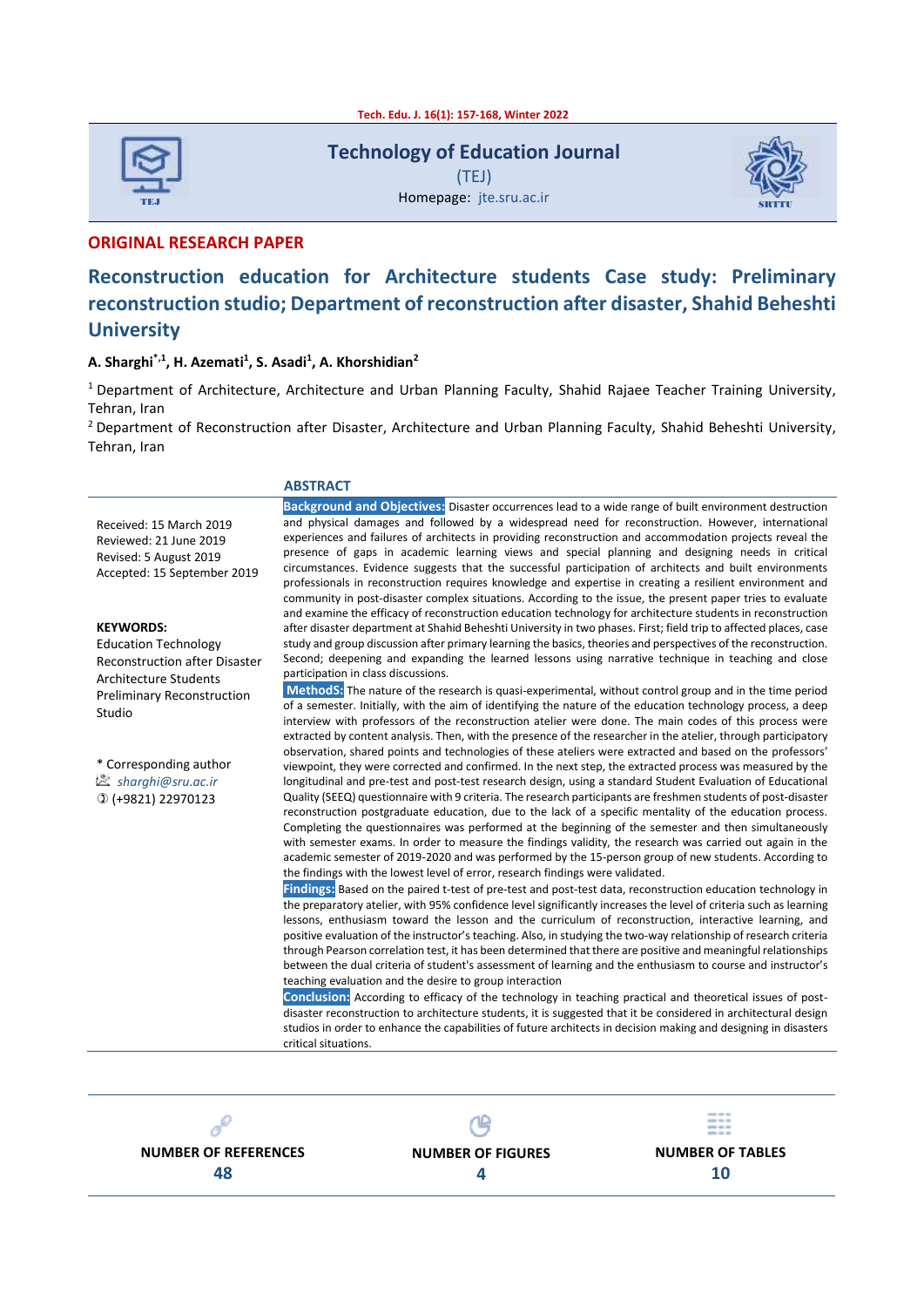# **مقاله پژوهشی**

# **شیوه های آموزش بازسازی به دانشجویان معماری، نمونه موردی )کارگاه مقدمات بازسازی، گروه بازسازی پس از سانحه دانشگاه شهید بهشتی(**

# **، عبدالمجید خورشیدیان \*،1، حمیدرضا عظمتی،<sup>1</sup> سعیده اسدی<sup>1</sup> علی شرقی 2**

گروه معماری، دانشکده معماری و شهرسازی، دانشگاه تربیت دبیر شهید رجایی، تهران، ایران <sup>1</sup> <sup>۲</sup>گروه معماری منظر و بازسازی، دانشکده معماری و شهرسازی، دانشگاه شهید بهشتی، تهران، ایران

| چکیده                                                                                                                 |                                                             |
|-----------------------------------------------------------------------------------------------------------------------|-------------------------------------------------------------|
| <mark>پیشینه و اهداف:</mark> رخداد سوانح موجب دامنه وسیع تخریب و آسیب کالبدی محیط مصنوع و به دنبال آن نیاز گسترده به  |                                                             |
| بازسازی میگردد. اما تجارب جهانی و شکست معماران در ارائه پروژههای بازسازی و اسکان، وجود خلا در دیدگاههای               | تاریخ دریافت: ۲۴ اردیبهشت ۱۳۹۸                              |
| آموخته دانشگاهی و نیازهای ویژه برنامهریزی و طراحی در شرایط بحرانی پساسانحه را آشکار میکنند. شواهد دلالت بر آن         | تاریخ داوری: ۳۱ خرداد۱۳۹۸                                   |
| دارند که مشارکت موفق جامعه حرفهای معماران و متخصصان محیط مصنوع در بازسازی، مستلزم دانش و تخصص در ایجاد                | تاريخ اصلاح: ١۴ مرداد ١٣٩٨                                  |
| محیط و جامعهای ِ تاب آور در شرایط پیچیده پس از سانحه است. بر اساس مسئله مذکور، مقاله حاضرکارامدی فناوری               | تاریخ پذیرش: ۲۴ شهریور ۱۳۹۸                                 |
| آموزش بازسازی به دانشجویان معماری در گروه بازسازی پس از سانحه، دانشگاه شهید بهشتی را که در دو مرحله؛ اول، سفر         |                                                             |
| به منطقه سانحهدیده، مطالعه موردی و بحث گروهی پس از فراگیری مقدماتی چارچوبها، نظریات و دیدگاههای بازسازی و             |                                                             |
| دوم، تعمیق و بسط مطالب با استفاده از تکنیک آموزش به شیوه روایتگری و مشارکت تنگاتنگ و نزدیک دانشجویان در               | واژگان كليدي:                                               |
| مباحث کلاس اجرا می شود، را مورد تحلیل و بررسی قرار داده است.                                                          | فناوري آموزش                                                |
| <mark>روشها:</mark> ماهیت پژوهش تجربی شبه آزمایشی بدون گروه کنترل و در بازه زمانی یک ترم تحصیلی است. در ابتدا، با هدف | بازسازي پس از سانحه<br>دانشجويان معماري                     |
| شناخت ماهیت فرایند آموزش، اقدام به مصاحبه عمیق با اساتید دروس کارگاههای بازسازی شد و کدهای اصلی این فرایند،           | كارگاه مقدمات بازسازي                                       |
| به روش تحلیل محتوا استخراج شدند. سپس، با حضور محقق در کارگاههای مذکور، از طریق مشاهده مشارکتی، نقاط و                 |                                                             |
| فناوری های مشترک این کارگاهها، استخراج شده و بر اساس دیدگاه اساتید، مورد اصلاح و تایید قرار گرفتند. در مرحله بعد،     |                                                             |
| فرایند استخراج شده،  با طرح تحقیق طولی و به صورت پیش[زمون و پس[زمون و استفاده از پرسشنامه استاندارد سنجش              | * نويسنده مسئول                                             |
| میزان رضایتمندی دانشجویان از کیفیت آموزش با ۹ معیار، مورد سنجش قرار گرفت. جامعه مشارکت کننده در پژوهش را              | sharghi@sru.ac.ir                                           |
| دانشجویان ترم اول کارشناسی ارشد بازسازی پس از سانحه، به دلیل عدم وجود ذهنیت مشخص از فرایند آموزش تشکیل                | $\cdot$ $\mathsf{y}_{\mathsf{y}}$ $\mathsf{y}_{\mathsf{y}}$ |
| دادند. تکمیل پرسشنامهها، در ابتدای ترم تحصیلی و سپس همزمان با امتحانات پایان ترم، اجرا شد. به منظور سنجش اعتبار       |                                                             |
| یافته ها، مجددا پژوهش در ترم تحصیلی ۲۰۱۹-۲۰۲۰ و توسط گروه ۱۵ نفره دانشجویان جدیدالورود اجرا و با کمترین               |                                                             |
| سطح خطا، يافته هاى تحقيق تاييد شدند.                                                                                  |                                                             |
| <mark>یافتهها:</mark> بر اساس تحلیلهای آماری تی زوجی داده های حاصل از پیش آزمون و پس آزمون، فناوری آموزش بازسازی در   |                                                             |
| کارگاه مقدمات بازسازی، با سطح اطمینان ۹۵٪ منجر به افزایش معنادار معیارهای ارزیابی دانشجو از یادگیری مباحث             |                                                             |
| درسی، اشتیاق به درس و گرایش بازسازی، یادگیری تعاملی- مشارکتی و ارزیابی مثبت از تدریس استاد و گرایش شده است.           |                                                             |
| همچنین در بررسی ارتباطات دوسویه معیارهای پژوهش از طریق آزمون همبستگی پیرسون، مشخص شد که بین معیارهای                  |                                                             |
| دوگانه ارزیابی دانشجو از یادگیری مباحث درس مقدمات بازسازی و رضایت از تدریس استاد؛ و اشتیاق به گرایش و تعامل           |                                                             |
| گروهی، روابط مثبت و معنادار وجود دارد.                                                                                |                                                             |
| <mark>نتیجهگیری:</mark> با توجه به سطح بالای کارامدی فناوری مورد سنجش در آموزش مباحث عملی و نظری بازسازی پساسانحه     |                                                             |
| به دانشجویان معماری مورد پژوهش، به منظور تقویت قابلیتهای معماران آینده در تصمیمات و طراحی در شرایط بحرانی             |                                                             |
| سوانح، پیشنهاد میشود که این فناوری در برنامه کارگاههای طراحی معماری مورد توجه قرار گیرد.                              |                                                             |

## **مقدّمه**

با توجه به افزایش فزاینده سوانح طبیعی دردهههای اخیر، نیاز به افزایش آگاهی متخصصین برنامه ریزی و طراحی برای ایجاد محیطی ایمن تر و تابآور در مناطق مستعد سانحه آشکار میشود. الزم است که معماران نیز در زمره سایر متخصصان ، در بازتوانی، بازسازی، توسعه و مراحل گوناگون اسـ کان پس از سانحه با مهـ ارتهای طراحی خـ ودبه بازس ـازی

جوامع ویران شده کمک کنند. از زمان زلزله سان فرانسیسکو سال 1906 معماران در این زمینه وارد شدند و همیشه سعی در ارائه راهکارهای نوآورانه داشته اند ]1[. در طول جنگ جهانی دوم آلوار آلتو دفتری برای بازسازی فنالند، با هدف طراحی و تحقیق در مورد مسکن کارامد فرد- ساخت، تأسیس کرد. ایده او بر مبنای تامین کمبود مسکن پس از جنگ با استانداردهای انعطاف پذیری بود. اما این ایده هرگز به واقعیت تبدیل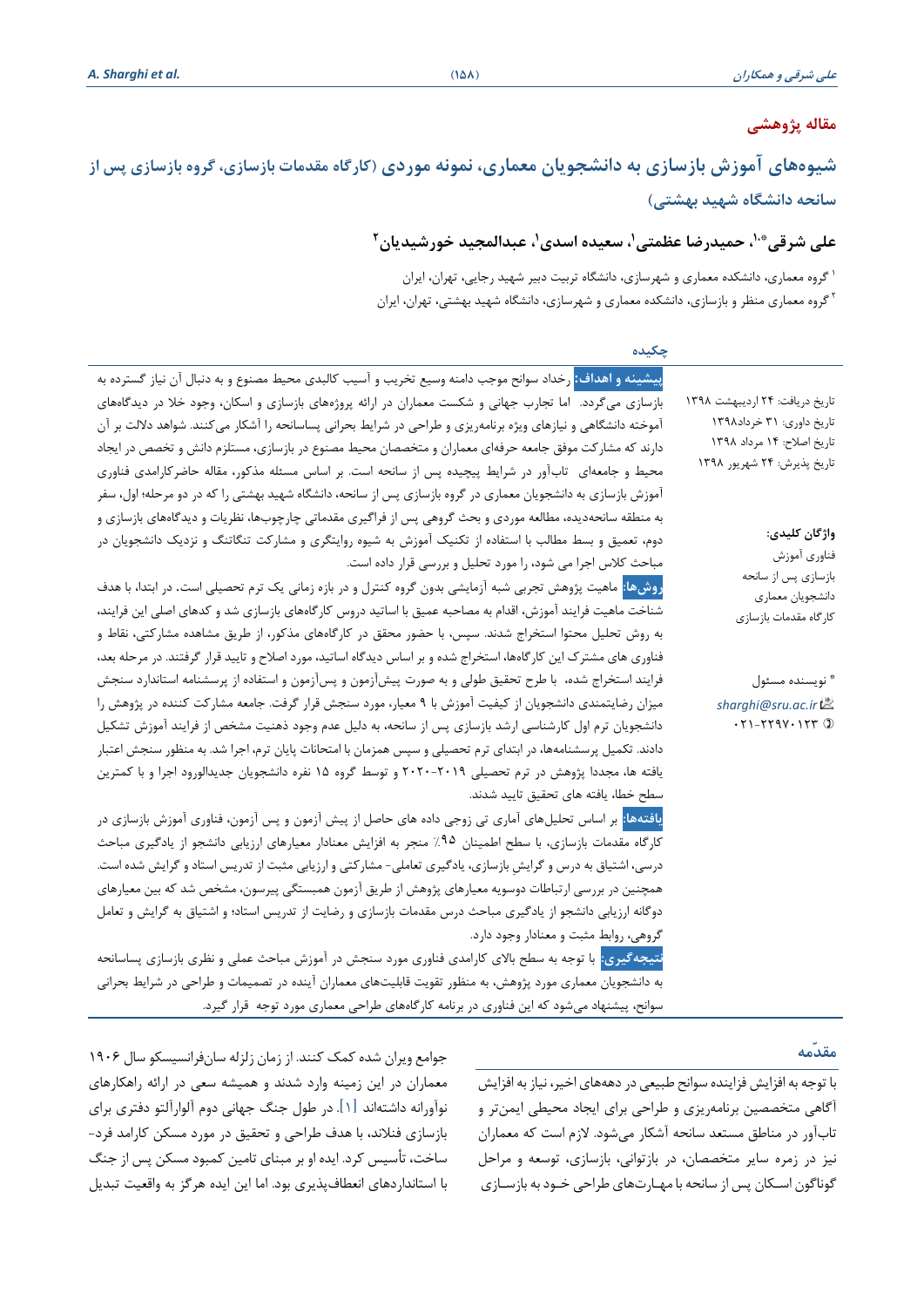نش  $\lceil \mathfrak{c} \rceil$ . مؤسسه باکمینستر فولر (Buckminster Fuller)، نیز در سال )Dymax)، را برای سازمانی 2005 چادر ژئودوزیک اضطراری دایمکس غیردولتی به نام پناهگاههای جهانی به منظور استفاده بعد از طوفان کاترینا، در نیواورلئان طراحی کرد ] 3[. همچنین بسیاری از معماران دیگر تا به امروز ، کوشیدهاند که با طراحی واحد مسکونی مطلوب در نقاط سانحه دیده به آسیبدیدگان کمک کنند. اما به کرات با ناکامی های غیر منتظره مواجه شده اند ]4[. بسیاری از راه حلها مورد انتقاد شدید قرار گرفتهاند ]5[ و تعداد زیادی از طرحهای اجرا شده نیز با نارضایتی ساکنان روبرو بوده اند ]6[. طرح های ثابت و وارداتی نیز اغلب راه حلهای ناکافی و نامناسب هستند؛ زیرا وابستگی به کمک را افزایش داده و مانع رشد اقتصاد محلی و اعتماد به نفس می گردند ]7[. بنابراین این سؤال پیش می آید که در چنین شرایطی نقش و وظیفه معماران دارای چه تفاوت هایی با شرایط عادی است و خأل موجود در زمینه مهارت های آنان و شرایط پس از سانحه، در دوران یادگیری معماری چگونه رفع خواهد شد؟

یکی از چالش هایی که معماران پس از سانحه با آن روبهرو هستند، فراهم نمودن زمینه و فرایندی برای تصمیم و طراحی در موارد سخت و بحرانی است. زیرا بازسازی در زمینه سوانح بسیار پیچیده و غیرقابل پیش بینی است ]8[. مهم است درك کنیم که روند بازسازی پیچیده تر از، تنها ساخت مجدد ساختمانها است و هدف علاوهبر بازتوانی و بازسازی زیستگاه های انسانی، کاهش مخاطرات آینده جامعه نیز می باشد. بنابراین نیازمند دامنه وسیعی از مهارت و در نظر داشتن احتماالت است و نمیتوان آن را به سطحی از مسائل تکنولوژی معماری کاهش داد؛ بلکه نیاز به تجزیه، تحلیل و سنتزی منسجم است ]9[. در چنین موقعیت هایی نقش معماران در کنار کمکهای فنی، حمایت از ابعاد اجتماعی، اقتصادی و سیاسی مکان، از طریق طیف گستردهای از رویکردها و توانایی ها است ]10[ . درحالیکه دانشجویان معماری، به طور بالقوه دارای توانایی در نظر گرفتن مشکالت طراحی محیطی در طیفی وسیع هستند؛ معموالً به جای سازماندهی فرایند آموزش به عنوان رویکردی جامع، تمرکز عمده بر مسائل تکنولوژیکی و زیباشناختی معماری است ]9[ و نقش این جامعه از متخصصین در عرصه برنامه- ریزی، طراحی و اجرا در شرایط بحران و سانحه در سیستم آموزش عالی نادیده گرفته شده است. بنابراین همانقدر که برای چرایی آموزش این مقوالت در معماری جای سوال است، در چگونگی تدریس آن نیز ابهامات زیادی وجود دارد.

در طول سال های گذشته، تخصص بازسازی و پیشگیری از خطر در برنامه های تحصیلی بسیاری از دانشکده های معماری وارد شده است. دانشکده معماری دانشگاه آکسفورد بروکس (Oxford Brookes) پیشگام در این زمینه، بازتوانی سانحه را در سال 1991 به عنوان بخش مهمی از برنامه درسی خود تعیین کرد. برگزاری دوره کارشناسی ارشد طراحی سرپناه پس از سوانح نیز از سال ۲۰۱۲، تاکنون در مدرسه معماری آن شروع شده است. شیوه تدریس در این دانشگاه، آموزش دیدگاهها در

کالس، ارائه و بحثهای گروهی در قالب کارگاه یا تقسیم در گروههای کوچک ، دعوت از مجریان سازمان های بشردوستانه برای هدایت جلساتی از کالس، انتقال تجارب و ارائه دیدگاههایشان در مورد کارهای دانشجویان ، برگزاری کارگاههایی به صورت کار میدانی برای کار با جوامع سانحه دیده، مجریان و سازمان های دخیل و مطالعه موردی با هدف ایجاد تعادل در تجربه و دانش میباشد ]11[. بخش بازسازی و بازتوانی پس از جنگ در دانشگاه یورک (University of York) انگلستان نیز به عنوان یکی دیگر از دانشگاه های پیشرو در مقطع تحصیالت تکمیلی، از سال ۱۹۹۲، توسط سلطان برکت (Barakat Sultan) و چارلز کوکبرن (Charles Cockburn)، به دنبال جنگهای سرد در اروپا بنیان نهاده شد. رویکرد این گرایش آموزشهای بین رشتهای و در نظر گرفتن بازسازی در متنی وسیعتر از توسعه و ساختمانسازی در زمان صلح است. این دوره در متن گروه معماری ایجاد شده است؛ اما اهداف آن فراتر از بازسازی کالبدی و زیرساختی است. مبنای آموزش، تدریس چارچوب های نظری با ارائه سخنرانی و انتقال تجارب توسط متخصصین بازسازی سازمانهای بین المللی مختلف مانند سازمانهای غیردولتی )NGOs )و سازمان ملل)UN )است. این در حالیست که غالب دانشجویان دارای سابقه کار در زمینههای پس از جنگ هستند. تجربه قبلی، سبب میشود که آموزش به شکل تعاملی پیشرفته و بین آنچه در واقعیت رخ میدهد و نظریهها، تعادل برقرار شود. کالسها به شکل کنفرانسی و به دور یک میز برگزار میگردند. در نتیجه همه افراد ترغیب به مشارکت در مباحث کالس میشوند. تالش آگاهانه در این دوره تمرین و بازخورد مداوم بین عمل و دانش، و زمینه سانحه تا آموزش است ]12[ . در حال حاضر این گرایش با اهداف گذشته و با اضافه شدن تکنیکهای سفر به مناطقی که دچار سانحه جنگ شده اند، کارمیدانی و آموزش همزمان عملی و نظری بازتوانی و بازسازی پس از جنگ، ادامه دارد ]13[. در سال 2005 در دانشکده معماری و ش هرسازی دانشگاه شهید بهشتی نیز گرایش کارشناسی ارشد بازسازی پس از سانحه تأسیس شد و تاکنون نزدیک به 150 فارغالتحصیل ارشد و دکتری داشته است. شیوه تدریس در این گروه آموزشی نیز مبتنی بر تعادل در مباحث نظری و عملی با استفاده از روشهای آموزشی مختلف است که در مباحث آتی به صورت مفصل به آنها پرداخته خواهد شد. در سال 2009 دانشگاه بین المللی کاتالونیا بارسلون )Barcelona UIC)، نیز گرایش کارشناسی ارشد معماری پایدار در شرایط اضطرار را ایجاد کرد که کالسها به صورت نظری- عملی برگزار میشوند ]14[. همچنین در سال ،2011 هاروارد (Harvard) در مدرسه طراحی تمرکز خود را بر برنامهای به نام «تمرین فضایی مقدماتی»، که در آن دانشجویان مهارتهای طراحی و راه حلهای پیشگیرانه در برابر بالیای طبیعی را به دست میآورند، قرار داد. در سال ۲۰۱۲ این تمرکز به «مخاطره و تابآوری» تغییر کرد. از روشهای آموزش در این مدرسه، سفر گروههایی از دانشجویان به مناطق سانحه دیده مانند کنیا و نپال بوده است ]15-16[. برنامه ای آموزشی نیزتحت عنوان »بازسازی پس از سوانح طبیعی در کشورهای در حال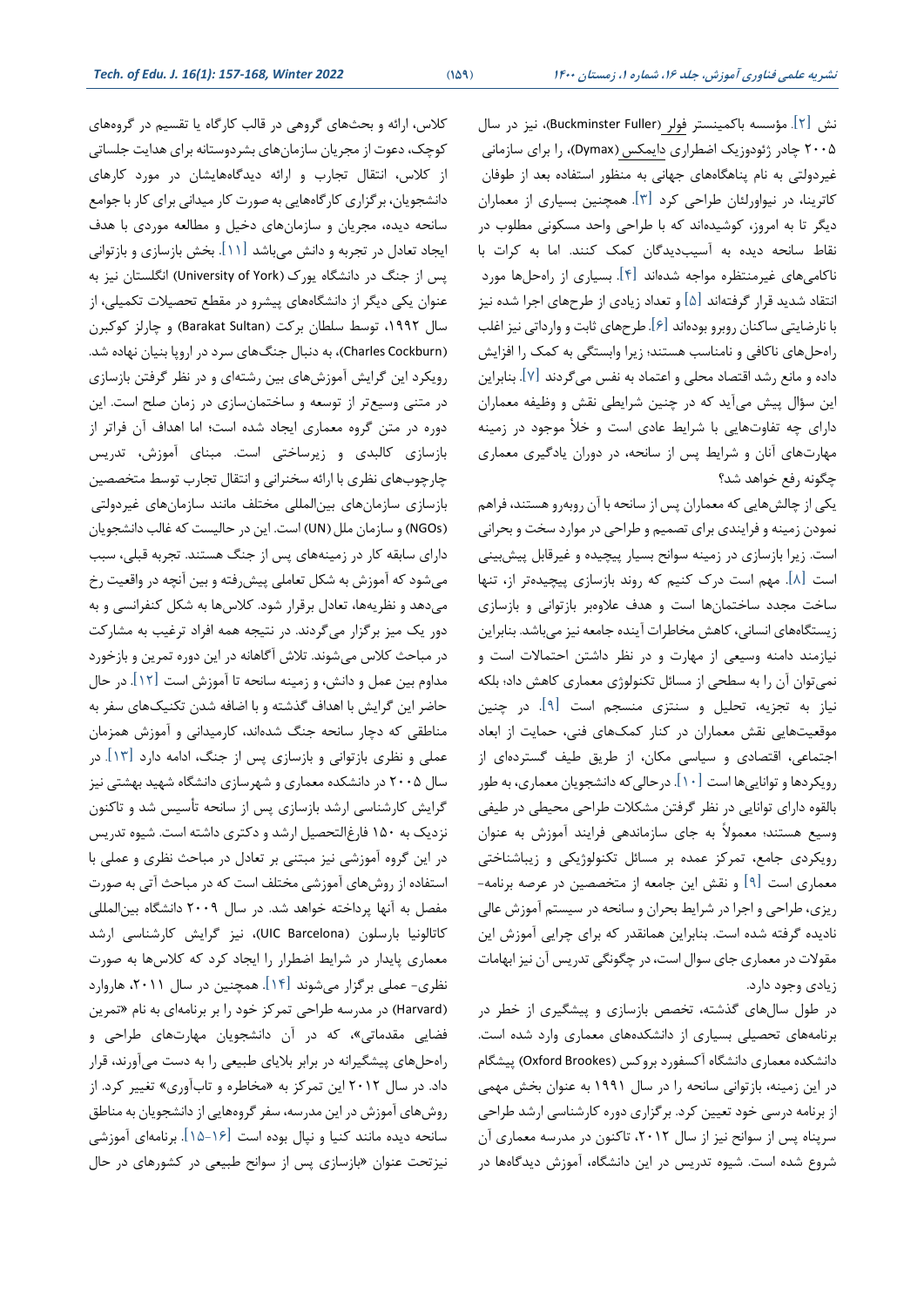توسعه» در دانشگاه مونترال و با هدف گسترش دید دانشجویان نسبت به مسئولیت حرفه ای در این زمینه، ارائه شد. برنامه موقعیتی فرضی را با همکاری آژانس توسعه بینالمللی کانادا برای ایجاد مهارت و اشتیاق به حل مشکالت انسان دوستانه در بازسازی پس از سانحه کشورهای در حال توسعه، شبیهسازی نمود ]17[. در یک جمعبندی، روشهای آموزشی استخراج شده از تجارب آموزش بازسازی پس از سوانح در دانشگاههای مختلف، به صورت خالصه در جدول 1 ارائه شدهاند.

| جدول ۱: تکنیکهای آموزش بازسازی مستخرج از تجارب جهانی<br>Table 1: Reconstruction education techniques based on case studies |                         |                          |            |                              |                        |                         |
|----------------------------------------------------------------------------------------------------------------------------|-------------------------|--------------------------|------------|------------------------------|------------------------|-------------------------|
| University<br>Education<br>technique                                                                                       | Theoretica<br>education | case study<br>Field trip | Field work | y discussion<br>Participator | technique<br>Narrating | Interaction<br>Iearning |
| Oxford Brookes                                                                                                             | $\ast$                  | $\ast$                   | $\ast$     |                              | $\ast$                 | $\ast$                  |
| University of<br>York                                                                                                      | $\ast$                  | *                        | $\ast$     | $\ast$                       | $\ast$                 | $\ast$                  |
| Shahid Beheshti                                                                                                            | $\ast$                  |                          |            | $\ast$                       | $\ast$                 | *                       |
| UIC Barcelona                                                                                                              | $\ast$                  |                          | $\ast$     |                              |                        |                         |
| (GSD) Harvard                                                                                                              | $\ast$                  | *                        |            |                              |                        |                         |
| Montreal                                                                                                                   | $\ast$                  |                          | *          |                              |                        |                         |

به نظر می رسد اقدامات مذکور در دانشگاههای مختلف، تالشی در جهت رفع شکاف موجود در آموزش معماری و تأثیر سوانح طبیعی در برنامه ریزی و طراحی محیط مصنوع است. مقاله حاضر سعی دارد با توجه به تکنیکهای مشترك آموزش در سه دانشگاه آکسفورد بروکس، یورك و شهید بهشتی، این فناوری آموزش را در گروه بازسازی پس از سانحه دانشکده معماری و شهرسازی دانشگاه شهید بهشتی به عنوان نمونه موردی، بررسی و میزان موفقیت و کارآمدی آن را با عنایت به نقش و وظیفه معماران در شرایط پس از سانحه، مورد سنجش قرار دهد. فرض تحقیق بر این بنیان قرار دارد که، روشهای آموزش چارچوبها و مبانی نظری؛ سفر به مناطق سانحه دیده (مطالعه موردی)؛ مباحث مشارکتی؛ تعامل گروهی و روش روایتگری در فناوری آموزش، موثر بر اشتیاق و یادگیری جامع مباحث بازسازی پس از سانحه در دانشجویان معماری است.

تحلیل و تفصیل فناوری کارگاه آموزش بازسازی به دانشجویان معماری فناوری آموزش عبارت از روش منظم طراحی، اجرا و ارزشیابی کل فرآیند تدریس و یادگیری بر اساس هدفهای مشخص ]18[ )شکل1( یا به عبارت دیگر، نظریه و عمل طراحی، تولید، استفاده، مدیریت و ارزشیابی فرآیندها و منابع یادگیری است ]19[.

بر اساس واژهنامه جهانی آموزش، فناوری آموزش دارای سه بعد نرم افزاری، سختافزای و مشکل یابی میباشد. بعد سخت افزاری بر کاربرد روش های طراحی، اجرا و ارزشیابی کل فرآیند تدریس تاکید دارد ]20[ و نقش عمده آن، کمک به بهبود کارایی کلی و اثربخشی فرآیند تدریس و آموزش، از طریق پیشنهادات، راه حل ها و کارکردهای خاص است  $[r_1]$ 



شکل :1 بعد سخت افزاری فرآیند فناوری آموزش Fig. 1: Hardware dimensions of education technology process

در چارچوب ابعاد سخت افزاری بیان شده، اجزای اصلی فناوری آموزش بازسازی به دانشجویان معماری به تفصیل ارائه شدهاند )شکل2(. الف) درون داد اولیه آموزش: در این مرحله دانشجویان به صورت مقدماتی با مباحث مرتبط با کارگاه بازسازی آشنا می شوند و در طی این بازه زمانی ذهن آنان با مباحث مطرح، ادبیات تخصصی و نظریههای اولیه در این زمینه درگیر میشود. با گذشت مدتی از شروع آموزش، سفر چند روزه به منطقه و مواجهه با مورد مطالعاتی مرتبط با سانحه آغاز می گردد. ب) سفر به منطقه و مطالعه موردی: یکی از چالش های آموزش بازسازی، روشن سازی مفاهیم انتزاعی مرتبط با دیدگاه ها و تجارب است. چراکه بازسازی کامالً کاربردی بوده و در زمره رشتههای زمینه مبنا ) Field base)، است ]22[.

بنابراین تالش میشود از تفکر انتزاعی که بسیاری از دانشجویان معماری با آن مواجه هستند به سمت تفکر واقعی و درك آن حرکت شود. در این راستا، سفرهای آموزشی، دانشجویان را قادر به دریافت تجارب و افزایش آگاهی از محیط واقعی ]23[ میسازد. با سفر به مناطق آسیب دیده در حقیقت دانشجو با دنیای واقعی در تماس مستقیم قرار میگیرد. این رویکرد

آموزش، بسیار تعاملی است و کالس درس را به فرآیندی از جستجوی جمعی برای تجزیه و تحلیل و راه حل برای مشکلی خاص بر اساس یک »مورد« ترغیب میکند ]24[. مطالعه موردی درك اصول هستهای و توانایی اعمال اصول در شرایط مختلف ]25[ را فراهم ساخته و می تواند بر ارتقاء یادگیری اثر داشته باشد ]26[. میتوان ادعا کرد این روش به نوعی مؤثرترین یادگیری شناختی است ]27[. باتیچ به نقل از بوتینا )Butina)، دلیل را مشاهده بصری میداند که به تفکر غیر ارادی میانجامد ]28[ و منجر به ایجاد شناخت عمیق از دانش مربوطه میگردد.

البته این روش نیازمند تعامل با همتایان، تمرین مهارت بازیابی اطالعات، انتخاب، تجزیه و تحلیل و سنتز است ]29[. این موضوع در سفر به منطقه با تعاملی دو سویه بین استاد \_ دانشجو و دانشجو \_ دانشجو همراه است ) شکل 3( که سبب بسط، تعمیق و سنتز موفق مشاهدات و دیدگاه های اصلی میشود. هدف این مرحله از آموزش شامل کاربرد و تعمیم مفاهیم و نظریهها به دنیای واقعی و پیچیده و ارزیابی موقعیتها و به دنبال آن، ایجاد مهارت های تحلیلی در تشخیص اولویت های بازسازی است و در طی سفر، تعامالت سبب تقویت و تأثیر بیشتر این بخش از یادگیری می گردند.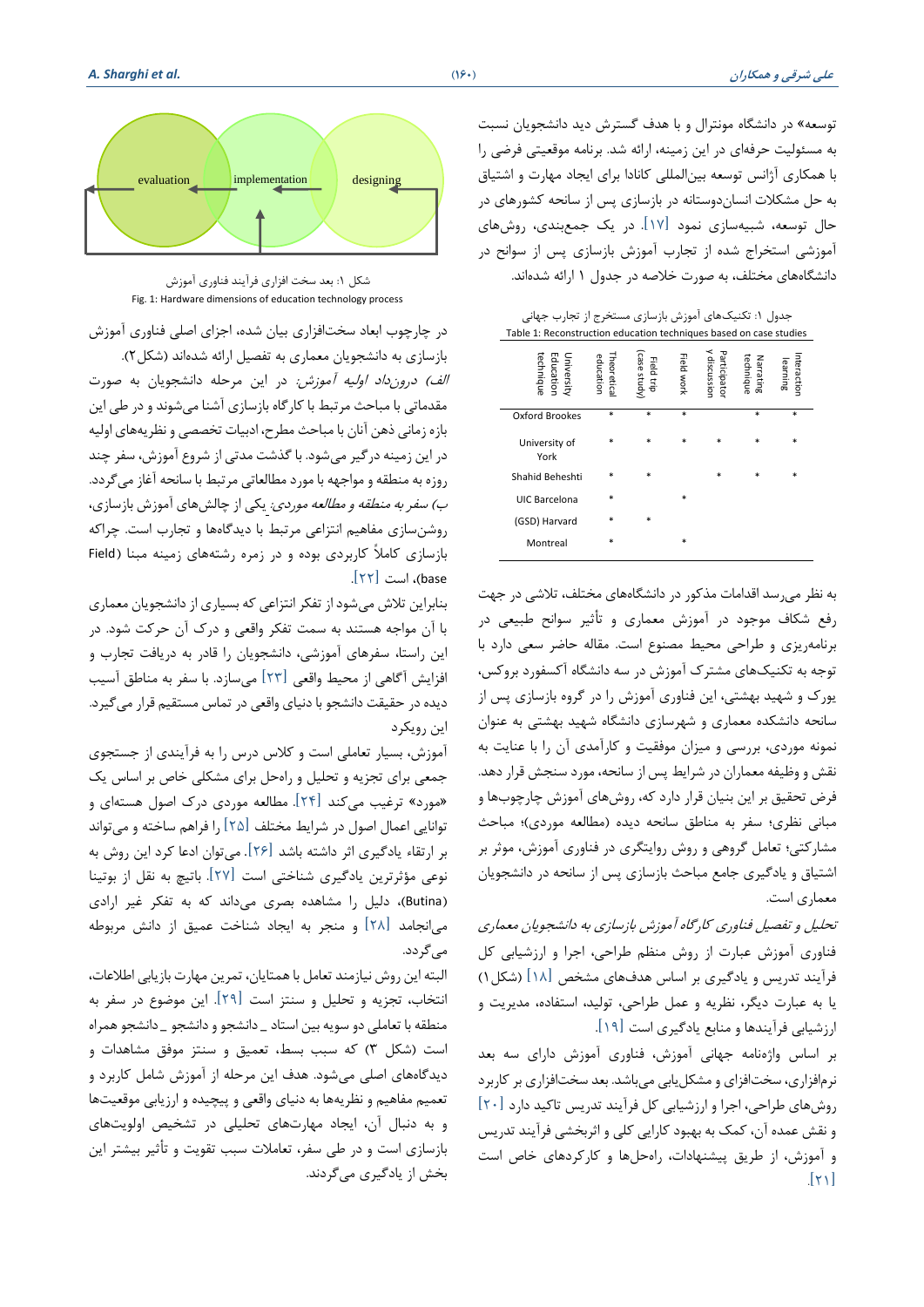

شکل :2 چارچوب کلی تکنولوژی آموزش بازسازی به دانشجویان معماری Fig. 2: General framework of reconstruction education for architecture students



شکل ۳: تعاملات در تمرین مورد مطالعاتی، در سفر به مناطق سانحه دیده Fig. 3: Interactions in the case study exercise, on field trip to disaster areas

مزایای تجربه مطالعه موردی از تعامل بین سه حوزه مشکل، حد وظایف و زمینه، حاصل می شود ]30[. بنابراین با این تکنیک دانشجویان درمییابند که بازسازی سرپناه و سکونتگاه چیزی بیش از مدل ارسال- دریافت در شرایط معمول است ، که در آن برنامه ریزی و طراحی غالباً بدون در نظر گرفتن کاربر انجام شده و مورد پذیرش قرار می گیرند. موضوعات و ارزش های به دست آمده در محیط خارج از کالس شامل یادگیری فعال، ترغیب دانشجویان در تجارب جدید، افزایش مهارت تحقیق و مشاهده دانشجو، نکته برداری و تحلیل در محل، دستیابی به دانش و تجربه در تعامل با محیط واقعی و در نتیجه افزایش حساسیت به محیط ]31[ است. در سفر به منطقه این امکان برای دانشجوی بازسازی ایجاد می شود که به طور مستقیم ساختمان ها، عملکردها و ارتباطات فضایی پیش از سانحه را در بقایای بازمانده، مشاهده و تأثیرات

آنها بر افراد و عملکرد روزانه، زبان طرح ها و معانی فرمها را درك کنند. در مقابل نیز، تغییرات ایجاد شده در فضاها و عناصر ساختمانی و شهری بازسازی شده با شرایط پیشین قیاس شده و مورد ارزیابی قرار می گیرند. نتیجه منجر به شناختی عمیق از شرایط پس از سانحه و بازسازی مسکن، شهر یا روستا می شود. همچنین طیف وسیعی از مهارتهای مباحثه، تصمیمگیری و بینش خالق در شرایط بحرانی پس از سانحه برای دانشجو حاصل میشود. در سفر به منطقه و مطالعه موردی بر اساس یافتهها، مدت زمان مشاهدات اهمیت زیادی دارد و مدت چند روزه، برای این هدف، ایده آل و مؤثرتر از زمان های کوتاه است. در این مرحله ارزشیابی به شکل گزارش و ارائه یافتهها در چارچوب مفاهیم آموخته و مشاهدات از منطقه میباشد که توسط استاد مورد ارزیابی و اصالح قرار می گیرند.

در مرحله دوم با توجه به آشنایی بیشتر دانشجو به زمینههای مرتبط با سانحه و بازسازی و تجربه مستقیم از زمینهای خاص و مرتبط، ادامه فرآیند تدریس و مباحث کارگاه عمیق تر شده و تکنیک روایت گری وارد شیوه های تدریس کارگاه میشود.

پ) ر*وش روایتگری:* یکی از چالش های آموزش، افزایش یادگیری و تعامل بیشتر دانشجویان است. در این بین، نقش روایت و داستان سرایی به عنوان ابزار آموزشی در روشن سازی علوم آکادمیک مورد تأیید بسیاری از محققان است. یک روایت،نمایش یک رویداد یا مجموعه ای از وقایع است ]32[. روایت گری بر نکات مهم موضوع، تأکید دارد و موضوع در حقیقت طرحوارههای مفهومی هستند که وقایع منفرد در آن به یکدیگر مربوط می شوند و معانی خاصی از آنها استخراج میگردد ]33[ روایتگری محركهای مهم یادگیری را به صورت همزمان فعال می کند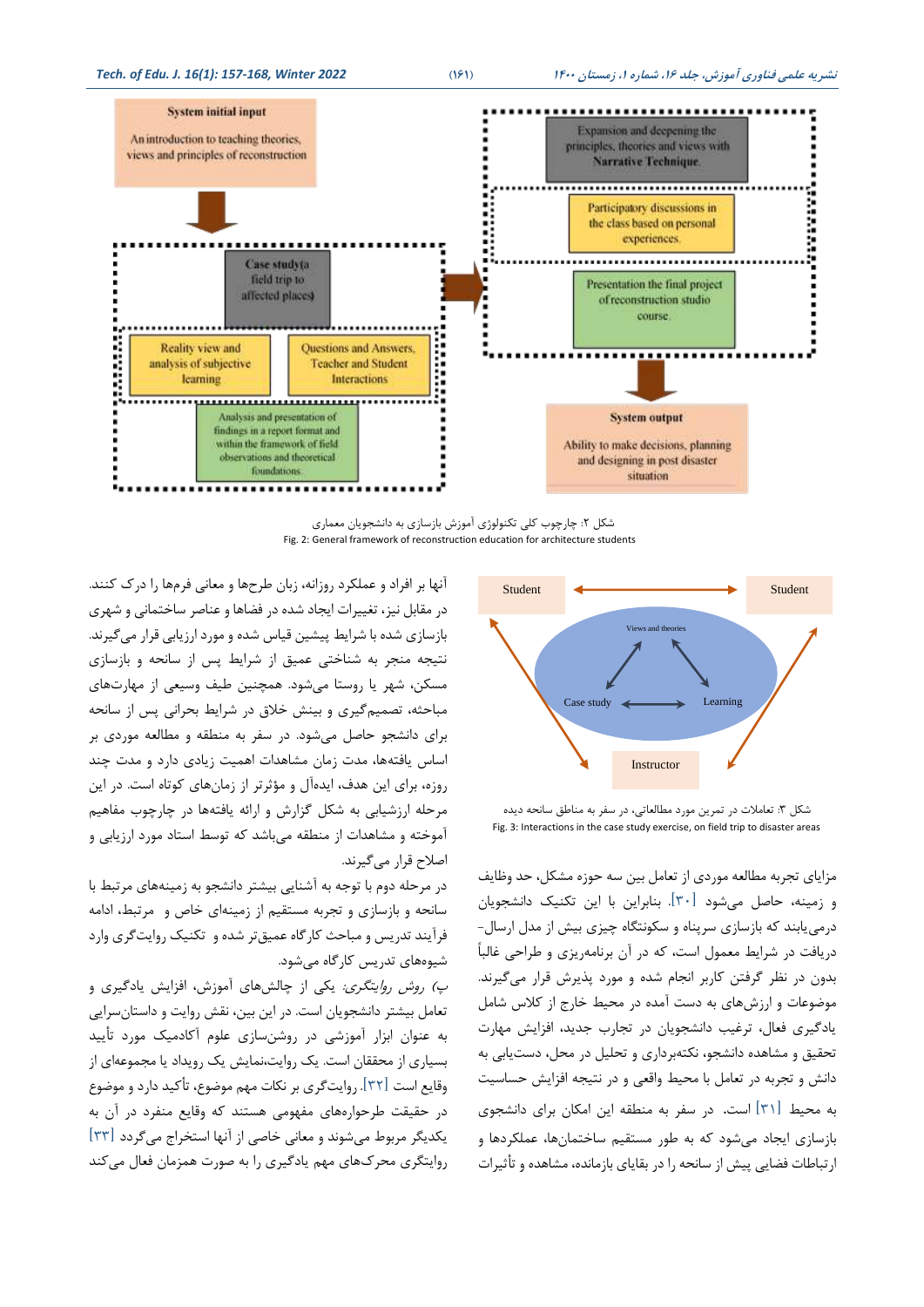]34[. قدرت آموزش به روش روایتگری، از این حقیقت منشأ می گیرد که در این تکنیک بسیاری از استراتژیهای بارش مغزی به کار گرفته شده و مغز میتواند اطالعات را به صورت منکسر درك و جزئیات و تصویر را همزمان، به صورت ناخودآگاه ادراك کند ]35[. این روش تمرینی برای ارتباط بین تئوری و عمل است. یک روایت می تواند برای الهام بخشیدن به عمل، تعمیق روابط یا انتقال دانش استفاده شود ]36[. بازسازی پر از پتانسیل های روایتگری غنی و قدرتمند است و اینکه دانشجویان چگونگی زندگی در این دوره زمانی و پس از آن را تصور کنند، دارای اهمیت است ]37[. دانشجو با استفاده از این تکنیک با تصور همزمان مورد مطالعاتی و اطالعات بیان شده از طریق استاد، قادر به تعمیم آن به شرایط مشابه میشود، که نتیجه آن آماده شدن برای شرایط نامعلوم و بحرانی پس از سانحه است.

در قلب یادگیری از طریق مطالعه موردی و تکنیک روایتگری در آموزش بازسازی، مشارکت دانشجو در مباحث، بر اساس دریافت های خود و در چارچوب مشخص )به منظور جلوگیری از کسلکنندگی و گیجی دانشجو) در کارگاه به کار گرفته میشود. شعبانی (۲۰۰۳)، بیان می کند که در تدریس باید شرایطی فراهم گردد که دانش آموز با محتوا درگیر شود و بحثهای کالسی میتواند یکی از این روشها باشد ]38[. اگر فراگیرنده و معلم در مورد مسائل بحث کنند؛ فراگیرنده عمل تفکر در مورد ایدهها، ساختن ایدهها و تصریح نمودن آنها را یاد میگیرند  $\lceil 79 \rceil$ . مشارکت در مباحث کالس، یکی از مهم ترین راهبردهای فعال کردن یادگیرنده در فرایند یادگیری با فراهم کردن فرصت بحث است ]40[. در پژوهشی بر اساس نظرسنجی از دانشجویان، تعامل در کالس عامل بهبود یادگیری، تفکر انتقادی و مهارت حل مسأله شناسایی شد ]41[ و مسائل یاد شده از مهارت های الزم برای شرایط پس از سانحه برای معماران میباشند.

ت*) برون داد آموزش:* بر اساس فناوری آموزش یادشده، انتظار میرود که دانشجوی معماری در شرایط بازسازی، ابعاد انسان شناختی، فرهنگی، اقتصادی، بینفردی و اجتماعی ناشی از آن را درك کند. در حقیقت شرایط ایجاد شده در کارگاه بازسازی فرصت تمرین مهارتهای مختلف و درك مفهومی سانحه، بازسازی، بازتوانی، برقراری ارتباط با افراد بازمانده، تجربیات محوری و رهبری گروههای بازسازی را برای دانشجو فراهم میکند.

#### **روش تحقیق**

پژوهش حاضر از نوع شبه آزمایشی با طرح پیش آزمون – پس آزمون بدون گروه کنترل و به صورت طولی (Longitudinal)، در بازه زمانی ۴ ماهه، با هدف بررسی کارآمدی فناوری آموزش بازسازی، اجرا شده است. یکی از ویژگیهای طرح تحقیق طولی بر خالف تحقیقات مقطعی، قابلیت تعمیم و پیش بینی ارتباطات در بازه زمانی مشخص است ]42[. به منظور شناسایی اهداف، راهبردها و روشهای آموزش مقوالت بازسازی پس از سانحه در کارگاههای چهارگانه بازسازی )به ترتیب،

کارگاه مقدمات بازسازی، بازسازی روستا، بازسازی شهر و بازسازی منطقه) [۲۲] در مرحله اول اقدام به مصاحبه عمیق با اساتید دروس کارگاه های بازسازی انجام شد و کدهای اصلی فرایند آموزش ، به روش تحلیل محتوا استخراج شدند. سپس ، با حض ور محقق در کارگاه های مذکور، از طریق مشاهده مشارکتی، نقاط و فناوریهای مشترك این کارگاهها، استخراج و در قالب دیاگرام ترسیم شده و سپس مورد اصلاح و تأیید قرار گرفت )شکل3(. برای سنجش میزان کارآمدی فناوری آموزش دانشجویان معماری )مقطع کارشناسی ارشد(، پرسش نامه استاندارد سنجش رضایتمندی دانشجویان از کیفیت آموزش Student ( بین اطمینان سطح با( -SEEQ-Evaluation of Educational Quality 0/88 – 0/95 توزیع شد. سطح اعتماد آن نیز در آزمون کوهن و امتیازدهی گروه دانشجویان و اساتید 0/45 به دست آمده است ]-43 44[؛ بنابراین دارای پایایی اجرایی الزم در جوامع آماری با شرایط یکسان میباشد. معیارهای سنجش کیفیت آموزش در پرسش نامه مذکور شامل 9 معیار یادگیری، اشتیاق، سازماندهی، تعامل گروهی، دیدگاه شخصی، وسعت نظر، امتحان، نمرهدهی و ارزیابی کلی است که در قالب ٣٣ سؤال (سنجه) تنظیم شدهاند.

 در پیشینه کاربرد این ابزار، میتوان به مطالعه کافی و گیبس )Coffey&Gibbs )اشاره کرد. آنها اذعان دارند که این ابزار یکی از پرکاربردترین ابز ارهای ارزیابی در زمینه سنجش دیدگاه دانشجویان از کیفیت سیستم آموزش، مدل ها و برنامههای آموزشی در انگلستان و آمریکا است. در تحقیق آنها، دیدگاه جامعه آماری شامل 20 دانشجو از هر استاد، در مورد سیستم آموزشی، ارزیابی شد. دادهها به روش تحلیل عامل و همبستگی بین متغیرهای پرسش نامه مورد تجزیه و تحلیل قرار گرفتند ]45[. در تحقیق مقطعی دیگری از این ابزار به منظور بررسی کارآمدی تدریس در سیستم آموزشی مقاطع عالی یونان استفاده شد. جامعه آ ماری این پژوهش 31 دانشجو از هر دانشکده بود. در تحلیل دادهها نیز از تحلیل عامل و مسیر استفاده شد ]46[. درمورد آموزش معماری نیز میتوان به مطالعه انجام شده در مدرسه معماری دانشگاه بارسلون اشاره کرد. این تحقیق در تدریس درس ساختمان و به منظور حل مشکلات تدریس به روش مسأله-محور (Problem- based)، با استفاده از تکنیک مشارکت فعال، انجام شده است . در سنجش کارآمدی این فناوری از پرسش نامه استاندارد سنجش میزان رضایتمندی دانشجویان از آموزش ، به شکل پیش و پس آزمون استفاده شده و نتایج مورد تجزیه و تحلیل قرار گرفتند ] 47[. بنابراین، به نظر میرسد این ابزار دارای کارآمدی الزم برای سنجش تکینکهای آ موزش بازسازی بر اساس معیارهای خود باشد.

به منظور ارزیابی میزان یادگیری دانشجویان و افزایش اشتیاق آنان به این گرایش، اجرای پرسشنامه در دو مرحله پیش آزمون و پس آزمون بر روی دانشجویان معماری با گرایش بازسازی پس از سانحه، انجام شد. جامعه آماری پژوهش شامل 21 دانشجوی ترم اول کارشناسی ارشد بازسازی دانشجویان روزانه (گروه ۱) و پردیس (گروه ۲) بود (جدول۲)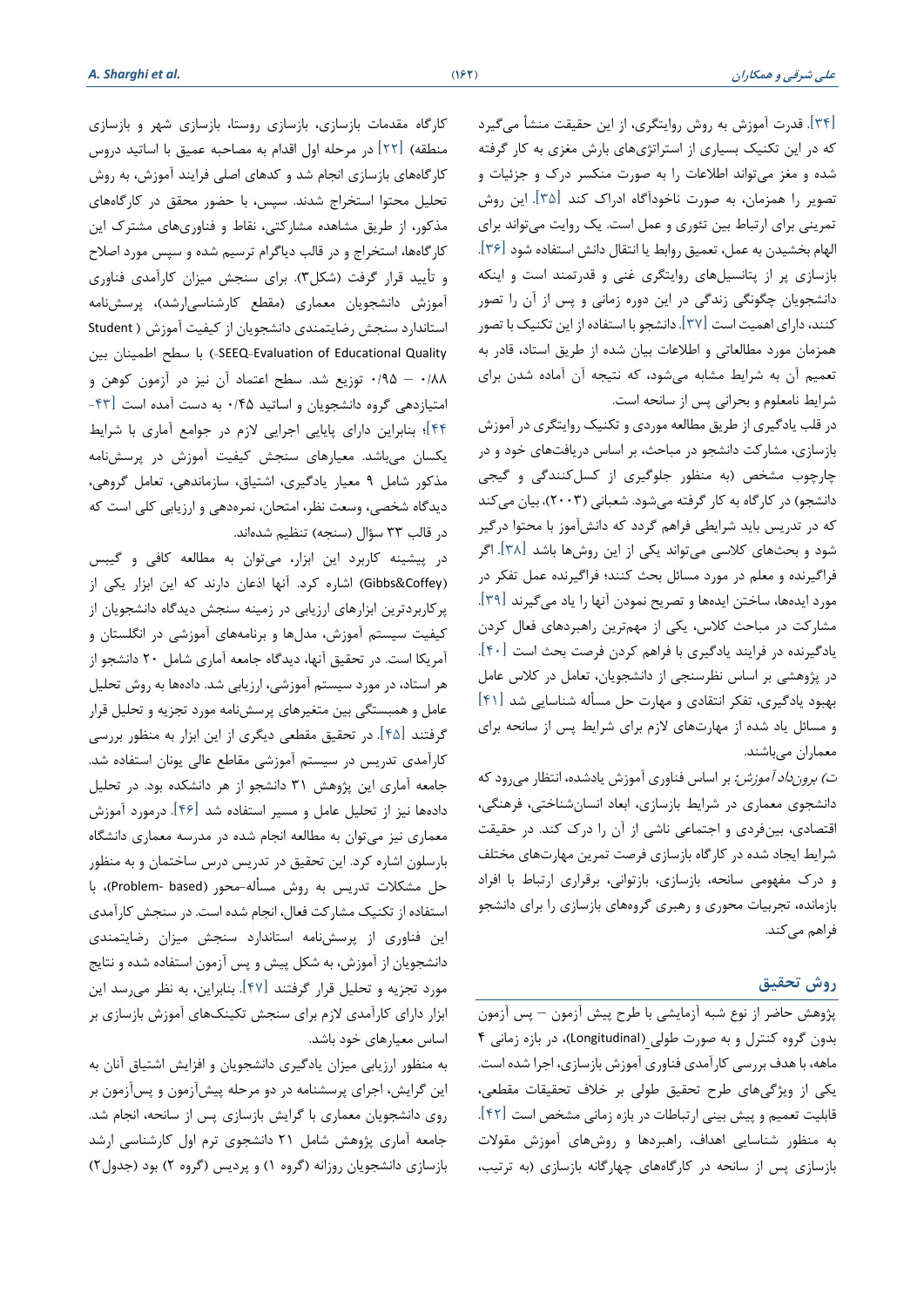که به دلیل کوچک بودن جامعه، کل آن به عنوان نمونه پژوهش در نظر گرفته شد. هدف از انتخاب این جامعه، خالی بودن ذهن دانشجویان جدیدالورود از مباحث بازسازی و اولین تجربه رویارویی آنان با مبانی نظری و فناوری آموزشی مورد نظر بود. مرحله اول پرسش نامه در ابتدای ترم تحصیلی 2019-2018 و مرحله دوم، پس از اجرای شیوه آموزش مورد نظر، در زمان امتحانات پایان ترم اجرا شدند. داده های حاصل از هر دو مرحله با استفاده از آزمونهای پارامتریک، تی زوجی و آزمون همبستگی پیرسون در نرم افزار 16SPSS، مورد ارزیابی قرار گرفته و نتایج استخراج شدند. به منظور سنجش اعتبار یافتهها، مجددا پژوهش در سال 2020-2019 و توسط گروه 15 نفره دانشجویان جدیدالورود اجرا و با کمترین سطح خطا، یافتههای تحقیق تأیید شدند.

جدول ۲: اطلاعات دموگرافیک جامعه پژوهش

| Table 2: Demographic data of the research community |           |            |  |  |  |  |  |
|-----------------------------------------------------|-----------|------------|--|--|--|--|--|
| Population                                          | Gender    | Birth year |  |  |  |  |  |
| Group 1                                             | $M=6$ F=6 | 1995-1986  |  |  |  |  |  |
| Group <sub>2</sub>                                  | $M=2$ F=7 | 1995-1988  |  |  |  |  |  |

#### **نتایج و بحث**

در ابتدا برای انتخاب آزمون آماری مناسب و بیان نرمال یا عدم نرمال بودن داده ها، از آزمون کلموگروف-اسمیرنوف Kolmogorov- smirnov ( test )استفاده شد. این آزمون برای تصمیم بر اینکه دادهها از جامعهای با توزیع نرمال یا غیرنرمال هستند، مورد استفاده قرار میگیرد ]48[. با توجه به خروجیهای این آزمون، سطح معناداری برای تمامی معیارها بیشتر از ۵٪ بهدست آمد که نشان دهنده نرمال بودن دادههای مربوط به تمامی معیارها است )جدول 3و4( . بنابراین از آزمونهای پارامتریک برای تحلیل دادهها استفاده شد.

جدول ٣: آزمون کلموگروف\_اسمیرنوف پیشآزمون

| Table 3: Kolmogorov- Smirnov test (pretest) |                |       |        |      |      |        |  |  |  |  |
|---------------------------------------------|----------------|-------|--------|------|------|--------|--|--|--|--|
| Variables<br>(pretest)                      | Sample<br>size | Mean  | SD     | Z    | Sig. | Status |  |  |  |  |
| learning                                    | 20             | 14.85 | 2.6212 | 0.98 | 0.29 | N      |  |  |  |  |
| enthusiasm                                  | 20             | 11.65 | 1.8144 | 0.75 | 0.62 | N      |  |  |  |  |
| organization                                | 20             | 14.1  | 2.3597 | 0.66 | 0.77 | N      |  |  |  |  |
| interaction                                 | 20             | 12.2  | 3.2216 | 0.68 | 0.74 | N      |  |  |  |  |
| overall                                     | 20             | 7.35  | 1.0894 | 0.79 | 0.56 | N      |  |  |  |  |

| جدول ۴: آزمون كلموگروف_اسميرنوفپسآزمون |  |
|----------------------------------------|--|
|----------------------------------------|--|

| Table 4: Kolmogorov- Smirnov test (posttest) |                |       |           |       |       |        |  |  |  |
|----------------------------------------------|----------------|-------|-----------|-------|-------|--------|--|--|--|
| Variables<br>(posttest)                      | Sample<br>size | Mean  | <b>SD</b> | Z     | Sig.  | Status |  |  |  |
| learning                                     | 20             | 15.9  | 3.05907   | 0.824 | 0.505 | N      |  |  |  |
| enthusiasm                                   | 20             | 12.65 | 2.27746   | 1.063 | 0.20  | N      |  |  |  |
| organization                                 | 20             | 15.15 | 3.58762   | 0.82  | 0.51  | N      |  |  |  |
| interaction                                  | 20             | 14.8  | 3.72191   | 1.013 | 0.25  | N      |  |  |  |
| overall                                      | 20             | 8.6   | 1.4290    | 1.061 | 0.21  | N      |  |  |  |

یافتههای حاصل از تحلیلهای آماری یادگیری

بنابر هدف تحقیق، یادگیری از معیارهای ارزیابی کارآمدی فناوری آموزش مورد مطالعه است. این معیار با پرسش هایی در حیطه جذابیت و چالش برانگیزی درس؛ فراگیری مطالب ارزشمند؛ افزایش عالقه مندی و رغبت به گرایش به واسطه این درس؛ و فراگیری و آموختن مطالب مرتبط با درس، از دیدگاه دانشجو مورد محک قرار گرفته است. برای بیان معنادار بودن یا عدم آن، اختالف میانگین نمرات پرسشهای مربوط به شاخص یادگیری پیش و پس از اجرای آموزش از آزمون تی زوجی (Paired samples t-test) استفاده شده است. مشاهده شد که میانگین نمرات یادگیری در پس آزمون نسبت به پیشآزمون افزایش داشته است. در اختالف میانگین شاخص یادگیری حد باال و حد پایین در یک طرف صفر قرار دارند که این خود نشان دهنده وجود اختالف قابل توجه در میانگین پیش آزمون و پس آزمون میباشد. برای بیان معنیداری اختالف میانگین از آزمون تی زوجی استفاده شد. طبق جدول 5 مشاهده می شود که در سطح خطای کمتر از 5 درصد، سطح معناداری آزمون 0/045 است. بنابراین میانگین نمرات متغیر یادگیری دارای اختالف معنادار هستند (جدول ۵). نتیجه میشود، با سطح اطمینان 9۵٪ این فناوری بر افزایش سطح یادگیری دانشجویان بازسازی، م ؤثر بوده است.

# اشتیاق

با توجه به روش های کاربردی در آموزش کارگاه توسط استاد و توصیف عملکرد هریک، انتظار است که اشتیاق و عالقه دانشجو به مباحث و درس کارگاه بازسازی افزایش داشته باشد. سنجش این معیار در پرسش نامه بر حسب عملکرد استاد در تدریس، میزان انرژی و عالقه در ارائه مباحث، و نحوه بیان مطال ب سنجیده شده است. برای بیان معناداری اختالف میانگین نمرات متغیر اشتیاق پیش و پس از آموزش از آزمون تی زوجی استفاده شد. مشاهده شد که میانگین نمرات در پس آزمون بیشتر شده است. بر اساس جدول حد باال و حد پایین در یک طرف صفر قرار دارند که نشان دهنده وجود اختالف قابل توجه در میانگین پیش آزمون و پس آزمون میباشد. برای بیان معنادار اختالف میانگین از آزمون تی زوجی استفاده شد. طبق جدول ،6 مشاهده میشود که در سطح خطای کمتر از 5 درصد، سطح معناداری آزمون تی 0/023 میباشد. بنابراین میانگین نمرات شاخص اشتیاق دارای اختالف معنادار است )جدول 6(. و با سطح اطمینان 95% فناوری آموزش مورد مطالعه بر افزایش اشتیاق دانشجویان به مباحث درسی و گرایش تأثیرگذار بوده است.

# تعامل گروهی

یکی از روشهای اصلی مورد استفاده در آموزش بازسازی است. این معیار در قالب تشویق دانشجو به مشارکت در مباحث کالس؛ به اشتراك گذاشتن ایده ها توسط دانشجو؛ تشویق به پرسش و دریافت جوابهای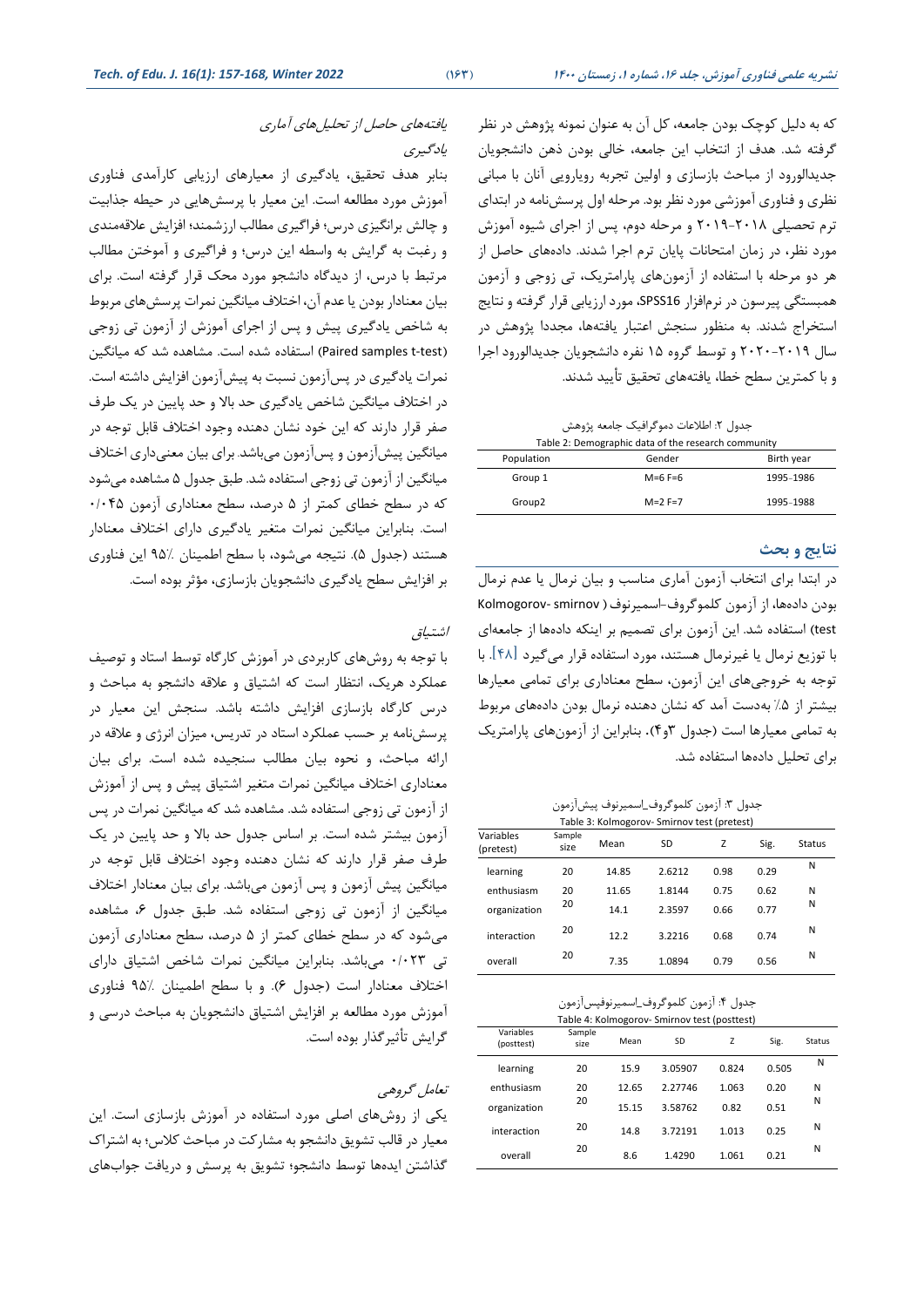ارزیابی کلی

دانشجو از استاد و درس، که بر اساس یافتهها مشخص میشود که میانگین نمرات متغیر ارزیابی کلی، در پس آزمون بیشتر از پیش آزمون شده است. مطابق جدول ۸، حد بالا و حد پایین در یک طرف صفر قرار دارند که این خود نشان دهنده وجود اختالف قابل توجه در میانگین پیش آزمون و پس آزم ون است. برای بیان معنیدار بودن اختالف میانگین از سطح معنی داری آزمون تی زوجی استفاده شد. مشاهده می شود که سطح معناداری آزمون 0/001 می باشد. بنابراین میانگین نمرات متغیر ارزیابی کلی در دو آزمون دارای اختالف معنادار است. بر اساس نتایج سطح ارزیابی دانشجویان از گرایش و مباحث مرتبط با کارگاه مقدمات بازسازی و کیفیت تدریس استاد به واسطه فناوری آموزش افزایش معنادار در سطح اطمینان 9۵٪ داشته است (جدول ۸).

مناسب و تشویق به بیان ایده و دریافت پاسخ از سوی استاد، مورد سنجش قرار گرفت. مطابق جدول، حد باال و پایین در یک طرف صفر قرار دارند که خود نشان دهنده وجود اختالف قابل توجه در میانگین پیش آزمون و پس آزمون است. برای بیان معنیداری اختالف میانگین ، از آزمون تی زوجی استفاده شد. طبق جدول مشاهده شد که در سطح خطای کمتر از 5 درصد، سطح معناداری آزمون تی 0/020 میباشد. بنابراین میانگین نمرات شاخص تعامل گروهی دارای اختالف معنادار است )جدول 7(. بر اساس یافتهها، فناوری آموزش بازسازی سبب افزایش تعامل گروهی و یادگیری تعاملی دانشجویان با سطح اطمینان %95 شده است.

| جدول ۵: آزمون تي زوجي شاخص يادگيري |
|------------------------------------|
|------------------------------------|

|  |  | Table 5: Paired t-test of learning index |  |
|--|--|------------------------------------------|--|
|  |  |                                          |  |

|        | Learning             | Mean       | Standard  | <b>SEM</b> | 95% Confidence interval of the<br>differences |            |          | df | sig  |
|--------|----------------------|------------|-----------|------------|-----------------------------------------------|------------|----------|----|------|
|        |                      |            | deviation |            | Lower                                         | Upper      |          |    |      |
| Pair 1 | pretest-<br>posttest | $-1.05000$ | 2.18789   | .48923     | $-2.07396$                                    | $-0.02604$ | $-2.146$ | 19 | .045 |
|        |                      |            |           |            |                                               |            |          |    |      |

| جدول ۶: ازمون تي زوجي شاخص اشتياق          |
|--------------------------------------------|
| Table 6: Paired t test of enthusiasm index |

| Enthusiasm | Mean                    | Standard   | <b>SEM</b> | 95% Confidence interval of the<br>differences |            | df       | sig      |    |      |
|------------|-------------------------|------------|------------|-----------------------------------------------|------------|----------|----------|----|------|
|            |                         |            | deviation  |                                               | Lower      | Upper    |          |    |      |
| Pair       | $pretest -$<br>posttest | $-1.00000$ | 1.80642    | .40393                                        | $-1.84543$ | $-15457$ | $-2.476$ | 19 | .023 |

جدول :7 آزمون تی زوجی متغیر تعامل گروهی

Table 7: Paired t test of interaction index

| Interaction |                         | Mean       | Standard<br>deviation | <b>SEM</b> | 95% Confidence interval of the<br>differences |          |          | df | sig  |
|-------------|-------------------------|------------|-----------------------|------------|-----------------------------------------------|----------|----------|----|------|
|             |                         |            |                       |            | Lower                                         | Upper    |          |    |      |
| Pair 1      | $pretest -$<br>posttest | $-2.60000$ | 4.59290               | 1.02700    | $-4.74954$                                    | $-45046$ | $-2.532$ | 19 | .020 |

| جدول ۸: آزمون تي زوجي ارزيابي کلي |  |  |  |  |
|-----------------------------------|--|--|--|--|
|-----------------------------------|--|--|--|--|

| Table 8: Paired t test of overall index |                         |            |                    |            |                                               |           |          |    |      |
|-----------------------------------------|-------------------------|------------|--------------------|------------|-----------------------------------------------|-----------|----------|----|------|
|                                         |                         | Mean       | Standard deviation | <b>SEM</b> | 95% Confidence interval of the<br>differences |           |          |    |      |
|                                         |                         |            |                    |            | Lower                                         | Upper     |          |    |      |
| Pair 1                                  | $pretest -$<br>posttest | $-1.25000$ | 1.48235            | .33146     | $-1.94376$                                    | $-.55624$ | $-3.771$ | 19 | .001 |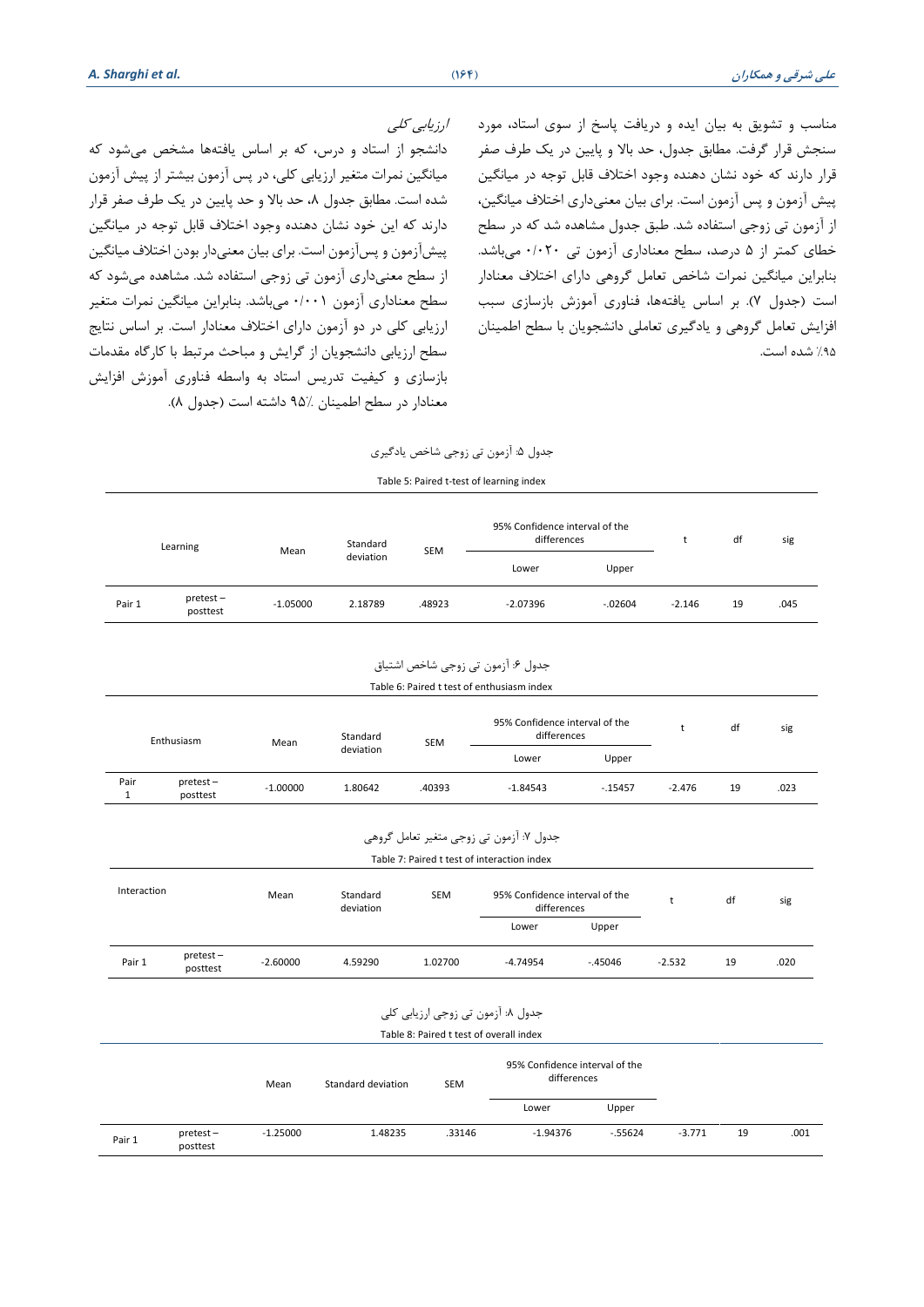#### ارتباطات زوجی بین معیارها

به منظور شناخت ارتباطات زوجی بین معیارهای مورد سنجش پژوهش در ارزیابی کارآمدی فناوری آموزش بازسازی از آزمون ضریب همبستگی پیرسون استفاده شد. بر مبنای نتایج به دست آمده، بین معیارهای سنجش، دو رابطه معنادار و مثبت شناسایی شدند که به تفصیل بیان می شوند.

## ادراك از یادگیری و رضایتمندی از استاد

بین ادراك از یادگیری و رضایتمندی از استاد، رابطه دیده شد. به دلیل نرمال بودن داده های مربوط به معیار ادراك از یادگیری و ارزیابی کلی دانشجو ، از آزمون ضریب همبستگی پیرسون استفاده شد. بر اساس جدول 9 مشاهده می شود که در سطح خطای کمتر از 5 درصد، میان شاخص یادگیری و ارزیابی مثبت از استاد، رابطه معنادار و مثبت با مقدار ،0/516 وجود دارد )جدول 9(. بنابراین با افزایش ادراك از یادگیری مباحث درسی کارگاه مقدمات بازسازی، رضایتمندی از استاد نیز افزایش داشته است.

جدول ۹: آزمون همبستگی پیرسون دربین متغیرهای یادگیری و ارزیابی Table 9: Pearson correlation between learning and overall evaluation indicators

| Correlation |                                 |         |  |  |
|-------------|---------------------------------|---------|--|--|
|             | Index                           | Overall |  |  |
| Learning    | Pearson correlation coefficient | $.516*$ |  |  |
|             | Significance level              | .020    |  |  |
|             | Frequency                       | 20      |  |  |

#### اشتیاق و تعامل گروهی

بر اساس یافتههای موجود در جدول ،10 بین شاخص اشتیاق و تعامل گروهی رابطه دیده شد. با توجه به آزمون ضریب همبستگی پیرسون مشاهده می شود که در سطح خطای کمتر از 5 درصد، میان شاخص های اشتیاق و تعامل گروهی، رابطه معنادار و مثبت با مقدار ،0/817 وجود دارد )جدول 10(. در نتیجه با افزایش تعامل گروهی در ارائه مباحث درسی و آموزش، اشتیاق به درس و گرایش بازسازی نیز افزایش داشته است.

جدول :10 آزمون همبستگی پیرسون در بین متغیرهای اشتیاق و تعامل گروهی Table 10: Pearson correlation between interaction and enthusiasm evaluation indicators

|          | Correlation                     |             |
|----------|---------------------------------|-------------|
|          | Index                           | Interaction |
| Enthusia | Pearson correlation coefficient | $.817**$    |
| sm       | Significance level              | .000        |
|          | Frequency                       | 20          |

# **نتیجه گیری**

بازسازی در شرایط پس از سانحه به دلیل ماهیت منحصر به فرد خود، با بسیاری از گرایش های دخیل در برنامه ریزی و طراحی محیط مصنوع دارای وجوه مشترك برآمده از نیاز به توجه به فاکتورهای متعدد و اعمال آنها در موقعیت دائما در حال تغییر پس از سانحه میباشد. الزم است معمار در فرایند بازسازی پس از سانحه که ماهیتی زمینه-مبنا دارد، با ابعاد مختلف بازسازی، با رویکرد ی سیستمی؛ تفکری عینی و واقعی؛ سنتز گسترده اطالعات؛ هماهنگی و مشارکت با افراد ناهمگن )ذینفعان بازسازی)؛ روبه و شود. تعدیل چالش های مزبور برای معماران و دانشجویان معماری نیازمند راهکارهای آموزشی می باشد.

در تحقیق حاضر تأثیر و کارآمدی فناوری آموزش بازسازی شامل تکنیکهای سفر به منطقه سانحه دیده، مطالعه موردی و تجربه تعامل نزدیک با افراد سانحه دیده و مجریان دخیل در این زمینه؛ آموزش چارچوبهای نظری به روش روایتگری؛ آموزش تعاملی- مشارکتی فعال در طول دوره و بحثهای مشارکتی، در افزایش سطح یادگیری جامع مباحث، دیدگاهها و چارچوبهای نظری و عملی کارگاه مقدمات بازسازی و افزایش اشتیاق دانشجویان به این گرایش، مورد سنجش قرار گرفته است.

یافتههای حاصل از تحلیل آماری ، فرض پژوهش مبنی بر تأثیر این فناوری بر یادگیری و اشتیاق دانشجویان بازسازی و ارزیابی مثبت از مباحث دوره آموزشی و گرایش را تصدیق میکنند. بنابر نتایج حاصل از تحلیلهای پیش آزمون و پس آزمون بر طبق آزمون تی زوجی، فناوری آموزش بازسازی در سطح اطمینان ،%95 دارای تأثیر مثبت و معناداری، بر معیارهای یادگیری مباحث عملی و نظری بازسازی، اشتیاق به درس کارگاه بازسازی و این گرایش، ارزیابی مثبت دانشجویان از کیفیت ارائه درس و استاد و یادگیری تعاملی- مشارکتی، بوده است. در مقابل این فناوری آموزش، در ارزیابی دانشجویان از معیارهای سازماندهی کالس، وسعت نظر، نمره و امتحان تأثیری نداشته و ارتباط معناداری در آزمون این معیارها شناسایی نشد.

در بررسی ارتباطات دوسویه بین معیارهای ارزیابی فناوری آموزش بر اساس آزمون همبستگی پیرسون، مشخص شد که بین ادراك دانشجو از یادگیری مباحث درس کارگاه بازسازی و ارزیابی از کیفیت تدریس استاد و این گرایش، رابطه معنادار و مثبت با مقدار 0/516 و بین معیار تعامل گروهی در آموزش و اشتیاق به گرایش و مباحث درسی ارائه شده در طول ترم تحصیلی، نیز رابطه معنادار و مثبت با مقدار 0/817 وجود دارد.

میتوان نتیجه گرفت که مجموع روشهای به کار گرفته شده در قالب فناوری آموزش بازسازی دارای کارآمدی مناسب در آموزش مباحث واقعی، پیچیده و چندبُعدی بازسازی پس از سانحه به دانشجویان معماری میباشد. نتایج بهدست آمده صحهای بر مدل الگوی ساختارگرایی در یادگیری است و میتوان آن را به شکل زیر در روند آموزش بازسازی بنا بر فناوری مطالعه شده، تعدیل کرد )شکل4(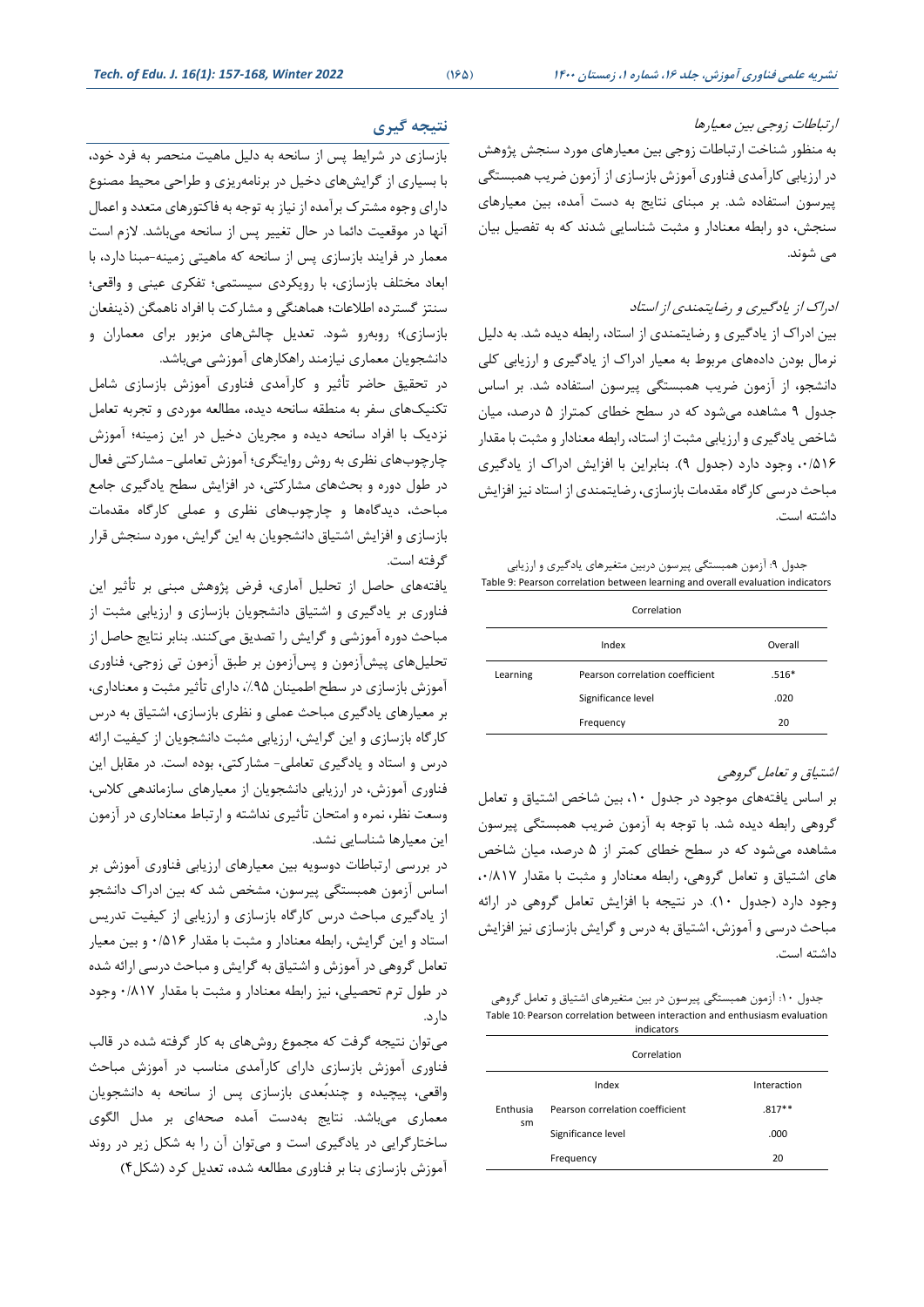[5] Da Silva J, Batchelor [V. Indonesia: Understanding agency](https://www.amazon.com/Building-Back-Better-People-Centred-Reconstruction/dp/1853397016)  [policy in a national context](https://www.amazon.com/Building-Back-Better-People-Centred-Reconstruction/dp/1853397016)*,* In: Lyons M, Schilderman T (eds.) *Building back better.* [Rugby: Practical Action Publishing;](https://www.amazon.com/Building-Back-Better-People-Centred-Reconstruction/dp/1853397016) 2010.

[6] Tran TA. *Developing [disaster resilient housing in Vietnam:](file:///C:/Users/Dr.Sharghi/Downloads/DOI10.1007/978-3-319-26743-2)  Challenges and solutions*[. Switzerland: Springer International](file:///C:/Users/Dr.Sharghi/Downloads/DOI10.1007/978-3-319-26743-2)  [Publishing; 2016.](file:///C:/Users/Dr.Sharghi/Downloads/DOI10.1007/978-3-319-26743-2)

[7] Kroneburg R. *[Houses in motion: Genesis, history and](https://www.amazon.com/Houses-Motion-Development-Portable-Building/dp/B007K4YE9C)  [developments of the portable building.](https://www.amazon.com/Houses-Motion-Development-Portable-Building/dp/B007K4YE9C)* London: Academy [Editions; 1995.](https://www.amazon.com/Houses-Motion-Development-Portable-Building/dp/B007K4YE9C)

[8] Hulme J. *[The role of Architects in post-disaster reconstruction](http://researcharchive.vuw.ac.nz/xmlui/handle/10063/6813)* [\[master thesis\]. Wellington: Victoria University of Wellington;](http://researcharchive.vuw.ac.nz/xmlui/handle/10063/6813)  [2016.](http://researcharchive.vuw.ac.nz/xmlui/handle/10063/6813)

[9] Johnson C, Lizarralde G, [Davidson CH. Teaching student](http://www.fupress.com/catalogo/post-disaster-reconstruction-meeting-stakeholder-interests/1009)  [Architects about reconstruction](http://www.fupress.com/catalogo/post-disaster-reconstruction-meeting-stakeholder-interests/1009) – A systems approach, post[disaster reconstruction: Meeting stakeholder interests.](http://www.fupress.com/catalogo/post-disaster-reconstruction-meeting-stakeholder-interests/1009) *[Proceedings of a Conference held at the](http://www.fupress.com/catalogo/post-disaster-reconstruction-meeting-stakeholder-interests/1009) Scuola di Sanità Militare. Florence*. [Italy. 17-19 May 2006.](http://www.fupress.com/catalogo/post-disaster-reconstruction-meeting-stakeholder-interests/1009) Firenze University Press; [p1000-1007.](http://www.fupress.com/catalogo/post-disaster-reconstruction-meeting-stakeholder-interests/1009)

[10] Coulombel [P. After word open letter to architects,](https://www.amazon.co.uk/Beyond-Shelter-Architecture-Marie-Aquilino/dp/0500289158)  [engineers and urbanists](https://www.amazon.co.uk/Beyond-Shelter-Architecture-Marie-Aquilino/dp/0500289158)*.* In: Aquilino MJ. (ed.) *Beyond shelter – Architecture for crisis.* [London: Thames & Hudson; 2011.](https://www.amazon.co.uk/Beyond-Shelter-Architecture-Marie-Aquilino/dp/0500289158)

[11] [Oxford Brooks University,](https://www.brookes.ac.uk/courses/postgraduate/shelter-after-disaster/) School of Architecture.

[12] Barakat S, Mac Ginty R. Post war recovery studies at University of York: Interdisciplinary education addressing the challenges of rebuilding War -Torn Communities. In: Salama MA, O'Reilly M, Noschis K, (eds.). *Architectural education today, Cross-cultural perspectives*. Lausanne: comportments and authors; 2002. P 120-122

[13] [University of York, MA Post-war Recovery Studies.](https://www.york.ac.uk/study/postgraduate-taught/courses/ma-post-war-recovery-studies/#course-content)

[14] [UIC Barcelona, Architecture Faculty.](http://www.uic.es/en/news/school-architectures-masters-degree-international-cooperation-sustainable-emergency)

[15] [Wagemann E, Ramage M.](https://scholar.google.com/scholar?oi=bibs&hl=fa&cluster=12141700170785825038) Relief for the curriculum: [Architecture Education and](https://scholar.google.com/scholar?oi=bibs&hl=fa&cluster=12141700170785825038) Disaster Recovery*. Scroope: The [Cambridge Architecture Journal](https://scholar.google.com/scholar?oi=bibs&hl=fa&cluster=12141700170785825038)*: 2013; *22:* 129-133.

[\[16\] Risk and Resilience, Harvard Graduate School of Design.](https://www.google.com/url?sa=t&rct=j&q=&esrc=s&source=web&cd=1&cad=rja&uact=8&ved=2ahUKEwjkuoHOt8LiAhUE6aQKHY_kANQQFjAAegQIARAB&url=https%3A%2F%2Fwww.gsd.harvard.edu%2Fdesign-studies%2Frisk-and%20resilience%2F&usg=AOvVaw0BNeJ3mPSK-qBuoPNiwJ7r)

[\[17\] Canadian International Development Agency. Report on](https://www.international.gc.ca/gac-amc/publications/plans/rpp/dev_rpp_1314.aspx?lang=eng)  [Plans and Priorities: 2010.](https://www.international.gc.ca/gac-amc/publications/plans/rpp/dev_rpp_1314.aspx?lang=eng)

[18] Ahadian M. *Introduction to Educational Technology.* Tehran: Tehran Publishing; 2000. Persian.

[\[19\] Association of Educational Communication &](https://education.ufl.edu/educational-technology/) Technology; [1989.](https://education.ufl.edu/educational-technology/)

[20] Peterson P, Baker E, [McGaw B \(eds.\)](https://www.sciencedirect.com/referencework/9780080448947/international-encyclopedia-of-education#book-info) *International [Encyclopedia of Education,](https://www.sciencedirect.com/referencework/9780080448947/international-encyclopedia-of-education#book-info)* 3rd Edition. Science Direct [Publication; 2010.](https://www.sciencedirect.com/referencework/9780080448947/international-encyclopedia-of-education#book-info)

[21] Ministry of Health and Medical Education. *Education technology, A series of self-taught books on teaching skills and techniques for health care providers*. 4 th Book. United Nations Children's Fund (UNICEF); 2003. Persian.



شکل ۴: تعدیل مدل الگوی یادگیری ساختارگرایی در آموزش بازسازی Fig. 4: Modified model of structuralist learning schema in reconstruction education

#### **مشارکت نویسندگان**

نویسنده اول (علی شرقی، نویسنده مسئول مقاله) هدایت و تدوین علمی و فنی ساختار پژوهش را عهده دار بودند. نویسندگان دوم و چهارم )حمیدرضا عظمتی، عبدالمجید خورشیدیان(، مشاوران علمی و .<br>موضوعی پژوهش بودند. نویسنده سوم (سعیده اسدی، پژوهشگر دکتری)، نقش اصلی در تهیه محتوی، جمع آوری اطلاعات و تنظیم اولیه پژوهش را در راستای عنوان پایان نامه خود داشتند.

## **تشکر و قدردانی**

از اساتید گروه بازسازی پس از سانحه دانشگاه شهید بهشتی و مدیر این گروه، پروفسور علیرضا فالحی برای همکاری و یاری بیدریغ در فرایند اجرای پژوهش ، تشکر و قدردانی میگردد.

### **تعارض منافع**

هیچگونه تعارض منافع توسط نویسندگان بیان نشده است.

# **منابع و مآخذ**

[1] Wagemann E. *[Transitional accommodation after disaster:](https://www.repository.cam.ac.uk/handle/1810/261862)  [Short-term solutions for long term necessities](https://www.repository.cam.ac.uk/handle/1810/261862)* [master's thesis]. [London: University of Cambridge; 2012.](https://www.repository.cam.ac.uk/handle/1810/261862)

[2] Aalto A. *[Through the eyes of Shigeru Ban](https://trove.nla.gov.au/version/46258847)*. London: Black, Dog [Publishing;](https://trove.nla.gov.au/version/46258847) 2007.

[3] Auderfoy J. Vivienday Ayuda [Humanitaria Los Antecedentes](https://journals.openedition.org/trace/1442) de las, Accione [Frente a los Desastres](https://journals.openedition.org/trace/1442)*. TRACE.* 2009; 56: 76-87.

[4] Fallahi A. *[Architecture of temporary settlements after](http://unipress.sbu.ac.ir/node/99)  disaster.* Tehran: Tehran [publishing; 2008.](http://unipress.sbu.ac.ir/node/99) Persian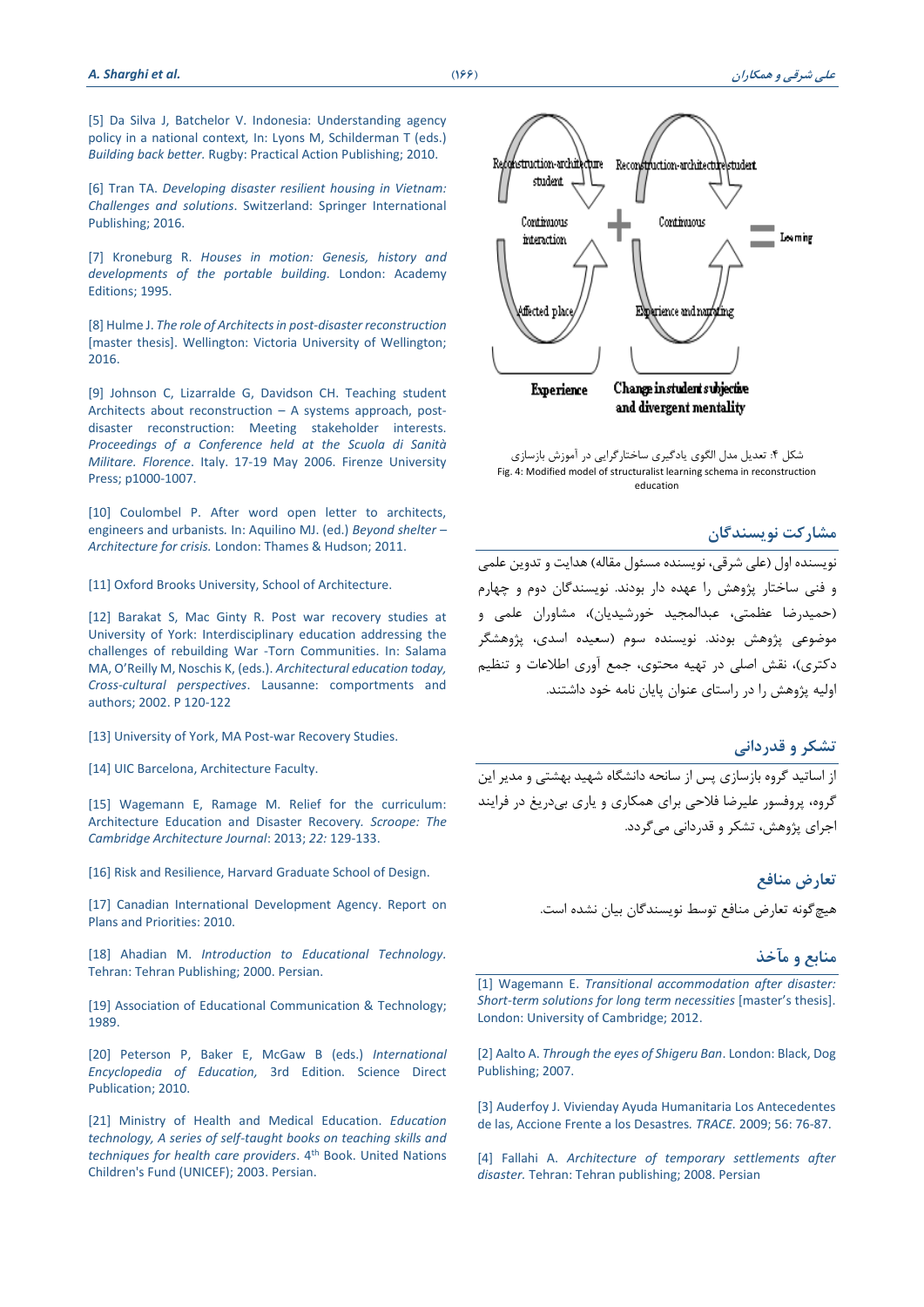[Education Association \(CEEA16\) Conf.](https://ojs.library.queensu.ca/index.php/PCEEA/article/view/6505) Dalhousie University [June 19-22. 2016.](https://ojs.library.queensu.ca/index.php/PCEEA/article/view/6505)

[37] Olwell R. Use narrative to teach middle school students [about reconstruction,](https://eric.ed.gov/?id=EJ605755) *The Social Studies*. 1999; 90(5): 205-208.

[38] Shabani Hassan, *Educational skills.* Tehran: SAMT; 2004. Persian.

[\[39\] Hagevik, RA. The impact of electronic networking on](https://meridian.ced.ncsu.edu/archive/win2003/problemsolving/)  student interactions [during an Ant Bio monitoring problem](https://meridian.ced.ncsu.edu/archive/win2003/problemsolving/)  [solving science investigation.](https://meridian.ced.ncsu.edu/archive/win2003/problemsolving/) *Meridian: A Middle School [Computer Technologies Journal a service of NC State University](https://meridian.ced.ncsu.edu/archive/win2003/problemsolving/)*. 2003; [1\(6\): 1-15.](https://meridian.ced.ncsu.edu/archive/win2003/problemsolving/)

[\[40\] Ghiyasvandain](http://jmed.ssu.ac.ir/article-1-769-fa.html) S, Varaee S, Yadegri M, Pourrahimi A, Aghajanlou A. [Classroom [management to teach non-motivated](http://jmed.ssu.ac.ir/article-1-769-fa.html)  students]. *[The Journal of Medical Education and](http://jmed.ssu.ac.ir/article-1-769-fa.html)  [Development](http://jmed.ssu.ac.ir/article-1-769-fa.html)*. 2018; 12(1) and (2): 13-26. Persian.

[41] Hurst B, Wallace R, Nixon S. [The impact of social interaction](https://scholarworks.wmich.edu/reading_horizons/vol52/iss4/5/)  student. *[Learning Reading Horizons](https://scholarworks.wmich.edu/reading_horizons/vol52/iss4/5/)*. 2013; *52*(4): 375-398.

[42] Goldmann E, Galea S. Mental health consequences of disasters. *Annual Review of Public Health.* 2014; 35(1).

[43] Marsh [HW. SEEQ: a reliable, valid , and useful instrument](http://dx.doi.org/10.1111/j.2044-8279.1982.tb02505.x)  for collecting students' eva[luations of university teaching.](http://dx.doi.org/10.1111/j.2044-8279.1982.tb02505.x) *[British Journal of Educational Psychology](http://dx.doi.org/10.1111/j.2044-8279.1982.tb02505.x)*. 1982; *52*: 77–95.

[44] Marsh HW, [Fleiner H, Thomas CS. Validity and usefulness](http://dx.doi.org/10.1037/0022-0663.67.6.833)  [of student evaluations of instructional quality.](http://dx.doi.org/10.1037/0022-0663.67.6.833) *Journal of [Educational Psychology](http://dx.doi.org/10.1037/0022-0663.67.6.833)*. 1975; 67: 833–839.

[45] Coffey M, [Gibbs G. The evaluation of the student Evaluation](https://doi.org/10.1080/02602930020022318‎)  [of Educational Quality Questionnaire \(SEEQ\) in UK Higher](https://doi.org/10.1080/02602930020022318‎)  Education. *[Assessment & Evaluation in Higher Education](https://doi.org/10.1080/02602930020022318‎)*. 2001; [26\(1\):89-93.](https://doi.org/10.1080/02602930020022318‎) 

[46] Grammatikopoulos V, Linardakis M, Gregoriadis A, Oikonomidis V. Assessing the Students' Evaluations of Educational Quality (SEEQ) questionnaire in Greek higher education. *[Higher Education](https://link.springer.com/journal/10734)*. 2015; 70(3): 395–408.

[47] Pons-Valladares O. López-Olivares [R.. González-Barroso](https://scielo.conicyt.cl/scielo.php?script=sci_abstract&pid=S0718-915X2015000200005&lng=es&nrm=iso&tlng=en) JM, Arias [I. Educational project to improve problem-based learning](https://scielo.conicyt.cl/scielo.php?script=sci_abstract&pid=S0718-915X2015000200005&lng=es&nrm=iso&tlng=en)  [in Architectural Construction courses using active and co](https://scielo.conicyt.cl/scielo.php?script=sci_abstract&pid=S0718-915X2015000200005&lng=es&nrm=iso&tlng=en)operative techniques. *[Revista de la Construcción](https://scielo.conicyt.cl/scielo.php?script=sci_abstract&pid=S0718-915X2015000200005&lng=es&nrm=iso&tlng=en) (Journal of [Construction\).](https://scielo.conicyt.cl/scielo.php?script=sci_abstract&pid=S0718-915X2015000200005&lng=es&nrm=iso&tlng=en)* 2015; 14(2): 35-43

[\[48\] Mohan Chakravarti I.](https://books.google.com/books/about/Handbook_of_methods_of_applied_statistic.html?id=O8k-AAAAIAAJ) Laha RG, Roy J. *Handbook of methods [of applied statistics.](https://books.google.com/books/about/Handbook_of_methods_of_applied_statistic.html?id=O8k-AAAAIAAJ)* US: John Wiley & Sons; 1967.

#### **AUTHOR(S) BIOSKETHES**



**علی شرقی** دانشیار دانشکده معماری دانشگاه تربیت دبیر شهید رجائی. ایشان فارغ التحصیل دانشکده هنرهای زیبا دانشگاه تهران در مقطع کارشناسی ارشد مهندسی معماری و دکترای

**معرفی نویسندگان** 

[22] Fallahi A, Pourheydar S, Soleymanzadeh S, Mohtat N, Hosseini M, Shadifar G, Khajei S, Joodi A. *History of human settlements reconstruction in Iran, taught on viable postearthquake reconstruction experiences (1331-1357).* Tehran: Research Center for Roads, Housing and Urban Development; 2017. Persian.

[23] [Nabors, ML, Edwards LC,](https://eric.ed.gov/?id=EJ871617) Murray, RK. Making the case for [field trips: What research tells us and what site coordinators](https://eric.ed.gov/?id=EJ871617)  have to say. *Education.* [2009; 129\(4\): 661](https://eric.ed.gov/?id=EJ871617)–667.

[24] Foran [J. The case method](https://eric.ed.gov/?id=EJ631155) and the interactive classroom. *[The NEA Higher Education Journal,](https://eric.ed.gov/?id=EJ631155)* Thought & Action. 2001; 17 [\(1\): 41-50.](https://eric.ed.gov/?id=EJ631155)

[25] Breslin M, Buchanan R. On the case study method of [research and teaching in](https://doi.org/10.1162/desi.2008.24.1.36) design. *Design Issues*: 2008; 24(1): 36- [40.](https://doi.org/10.1162/desi.2008.24.1.36)

[26] Backx K. The use of a case study approach to teaching and [group work to promote autonomous learning, transferable skills](http://community.dur.ac.uk/pestlhe.learning/index.php/pestlhe/article/view/131)  and attendance. *[Practice and Evidence of Scholarship of](http://community.dur.ac.uk/pestlhe.learning/index.php/pestlhe/article/view/131)  [Teaching and Learning in Higher Education.](http://community.dur.ac.uk/pestlhe.learning/index.php/pestlhe/article/view/131)* 2008; 3(1): 68- 83.

[27] Bonney KM. Case study teaching method improves student performance and perceptions of learning gains. Journal of Microbiology & Biology Education. 2015; 21-28.

[28] Batič [J. The Field Trip as part of spatial \(Architectural\)](https://eric.ed.gov/?id=EJ1130831)  design art classes, *CEPS Journal*[: 2011; 1\(2\): 73-86.](https://eric.ed.gov/?id=EJ1130831)

[29] Duncan MJ, Lyons M, Al-Nakeeb Y. [You Have to do it rather](https://www.cabdirect.org/cabdirect/abstract/20073158481)  [than being in a class and just listening: The impact of problem](https://www.cabdirect.org/cabdirect/abstract/20073158481)[based learning on the student experience in sports and exercise](https://www.cabdirect.org/cabdirect/abstract/20073158481)  Biomechanics. *[Journal of Hospitality, Leisure, Sport and Tourism](https://www.cabdirect.org/cabdirect/abstract/20073158481)  Education*[: 2007; 6\(1\):](https://www.cabdirect.org/cabdirect/abstract/20073158481) 71-80.

[\[30\] Bruner, RF. Writing case studies that make a difference,](http://faculty.darden.virginia.edu/brunerb/Bruner_PDF/Writing%20Case%20Studies%20That%20Make%20A%20Difference%20FMA%20v.%203.pdf)  [presented to: Financial management association,](http://faculty.darden.virginia.edu/brunerb/Bruner_PDF/Writing%20Case%20Studies%20That%20Make%20A%20Difference%20FMA%20v.%203.pdf) University of [Virginia: 2004.](http://faculty.darden.virginia.edu/brunerb/Bruner_PDF/Writing%20Case%20Studies%20That%20Make%20A%20Difference%20FMA%20v.%203.pdf)

[31] Catling, S. [Organizing and managing learning outside the](https://doi.org/10.4324/9780203007129)  classroom. In: Arthur [J. Cremin T \(eds\).](https://doi.org/10.4324/9780203007129) *Learning to Teach in the Primary School* [\(2nd edition\). London and New York: Rutledge,](https://doi.org/10.4324/9780203007129)  [Taylor & Francis Group; 2010. pp](https://doi.org/10.4324/9780203007129) 159–178.

[32] Porter H. T*[he Cambridge introduction to narrative](https://www.amazon.com/Cambridge-Introduction-Narrative-Introductions-Literature/dp/0521715156)*, 2nd ed. [Cambridge: Cambridge University Press; 2014.](https://www.amazon.com/Cambridge-Introduction-Narrative-Introductions-Literature/dp/0521715156)

[33] Szurmak J, Thuna [M. Tell me a story: The use of narrative](https://www.amazon.com/Imagine-Innovate-Inspire-Proceedings-Conference/dp/0838986560)  [as a tool for instruction,](https://www.amazon.com/Imagine-Innovate-Inspire-Proceedings-Conference/dp/0838986560) *Indianapolis IN Journal: Imagine, [innovate, inspire: The proceedings of the ACRL 2013 conference](https://www.amazon.com/Imagine-Innovate-Inspire-Proceedings-Conference/dp/0838986560)*: 2013; pp [546-552.](https://www.amazon.com/Imagine-Innovate-Inspire-Proceedings-Conference/dp/0838986560)

[34] Gigerenzer G. Gut feelings: *[The intelligence of the uncon](https://www.amazon.com/Gut-Feelings-Intelligence-Gerd-Gigerenzer/dp/0143113763)scious.* [New York: Penguin Books;](https://www.amazon.com/Gut-Feelings-Intelligence-Gerd-Gigerenzer/dp/0143113763) 2008.

[35] Tokuhama-Espinosa T. *[The new science of teaching and](https://www.amazon.com/New-Science-Teaching-Learning-Education/dp/0807750336)  [learning: Using the best of mind, brain, and education science in](https://www.amazon.com/New-Science-Teaching-Learning-Education/dp/0807750336)  the classroom*. [NY: Teachers College Press;](https://www.amazon.com/New-Science-Teaching-Learning-Education/dp/0807750336) 2010.

[36] Kinnear P, Simpson A. *[Narrative as a pedagogical approach](https://ojs.library.queensu.ca/index.php/PCEEA/article/view/6505)  [to teaching leadership and engineering](https://ojs.library.queensu.ca/index.php/PCEEA/article/view/6505)*. Canadian Engineering